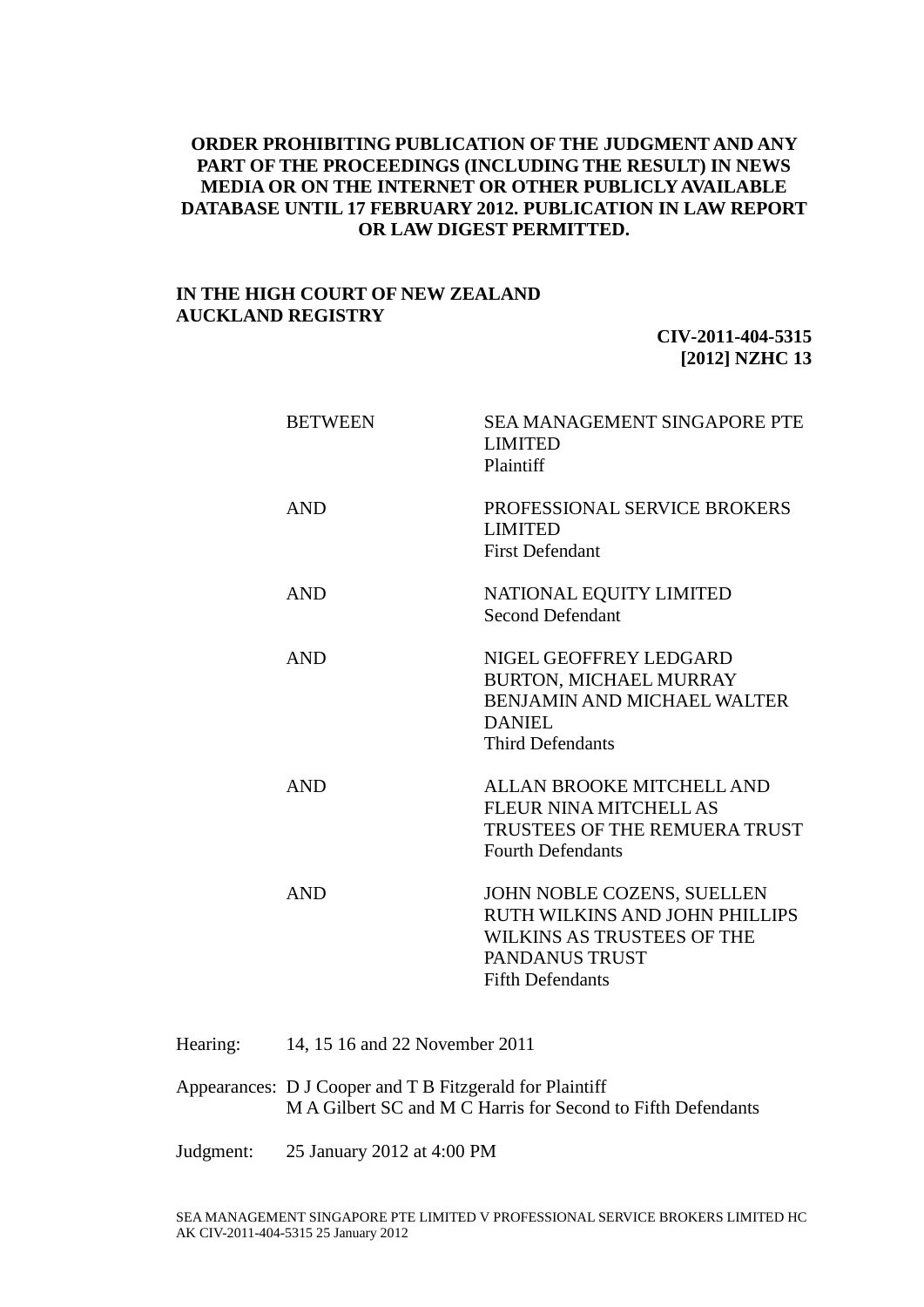## **RESERVED JUDGMENT OF ASSOCIATE JUDGE BELL**

*This judgment was delivered by me on 25 January 2012 at 4:00pm pursuant to Rule 11.5 of the High Court Rules*

> *…………………………………………….. Registrar/Deputy Registrar*

*Solicitors: Bell Gully, Auckland, for Plaintiff Gilbert Walker, Auckland, for 2nd -5 th Defendants*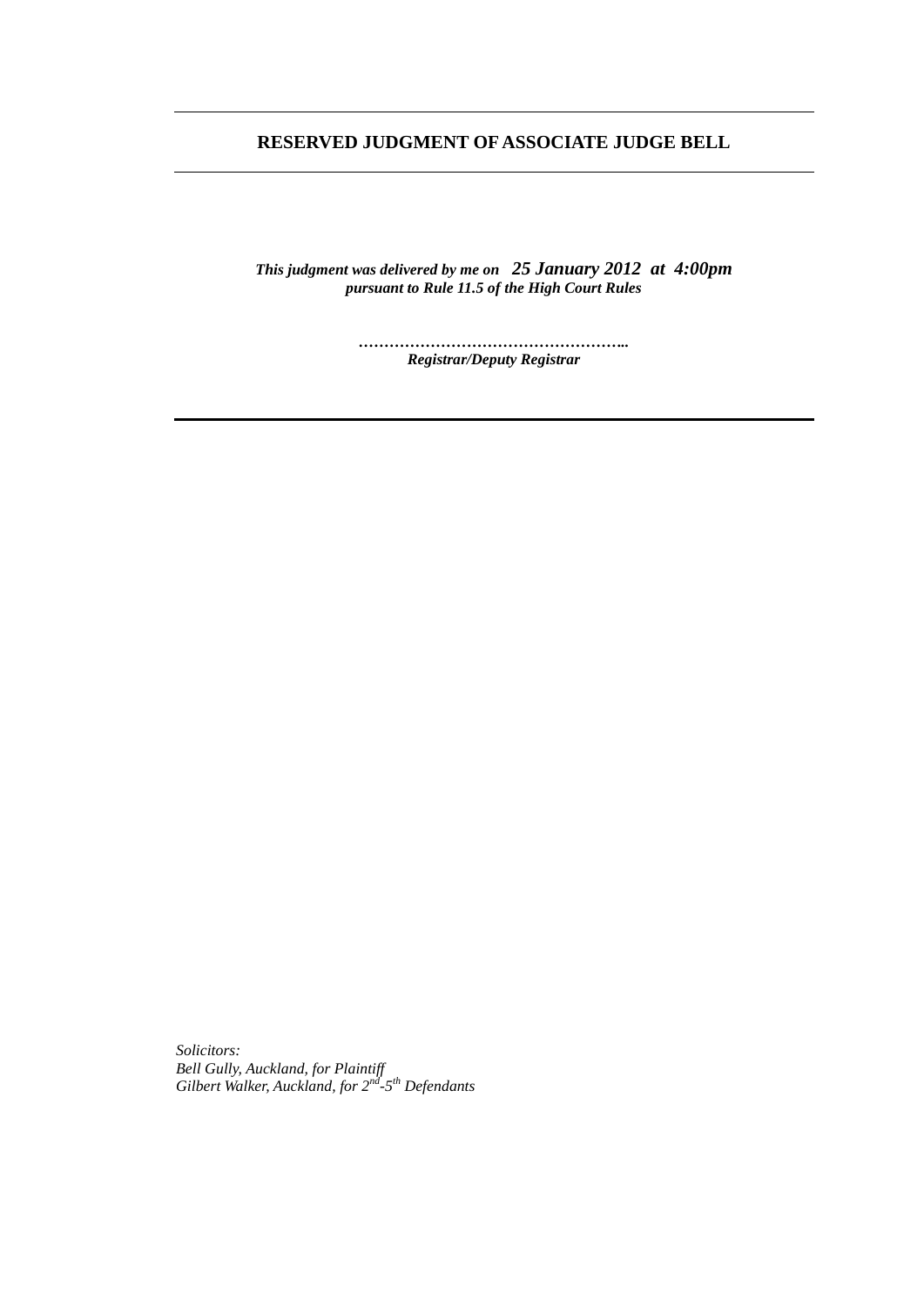#### **Introduction**

[1] This is an application under s 241(4)(d) of the Companies Act 1993 that Professional Service Brokers Ltd (PSB) be put into liquidation on the just and equitable ground. The plaintiff, SEA Management Singapore Pte Ltd (SEA), is a 50 per cent shareholder of PSB. The second to fifth defendants are the other shareholders. They form one bloc – the NEO shareholders. SEA's ground for seeking a liquidation order is that there is an irreconcilable deadlock at board and shareholder levels, so that strategies favoured by either bloc cannot be executed, potential business opportunities will be missed and there will be a loss of value. The NEO shareholders oppose, saying that SEA can have no justifiable lack of trust and confidence in the NEO directors. SEA has created the deadlock so as to bring about a forced sale of a subsidiary, and there are adequate alternatives to liquidation, which is a remedy of last resort.

## **Legal principles**

[2] Under s  $241(4)(d)$  the court may appoint a liquidator if it is satisfied that it is just and equitable that the company be put into liquidation. In *Re Bleriot Manufacturing Aircraft Company Ltd Neville J said:*<sup>1</sup>

The words "just and equitable" are words of the widest significance and do not limit the jurisdiction of the Court to any case. It is a question of fact and each case must depend on its circumstances.

Many cases since have confirmed that approach including *Loch v John Blackwood*  Ltd,<sup>2</sup> Ebrahimi v Westbourne Gallery Ltd<sup>3</sup> and Jenkins v Superscaf Ltd.<sup>4</sup>

[3] Because there is no limit to the kinds of cases where it may be just and equitable to order a liquidation, categorisation has been deprecated.<sup>5</sup> However, where common patterns recur, the courts have developed consistent approaches. One

 $\mathbf{1}$ <sup>1</sup> *Re Bleriot Manufacturing Aircraft Company Ltd* (1916) 32 TLR 253, 255.

<sup>2</sup> *Loch v John Blackwood Ltd* [1924] AC 783 (PC) 791.

<sup>3</sup> *Ebrahimi v Westbourne Galleries Ltd* [1973] AC 360 (HL) 379.

<sup>4</sup> *Jenkins v Supscaf Ltd* [2006] 3 NZLR 264 (HC) [93] – [99], [109] –[114].

<sup>5</sup> *Ebrahimi v Westbourne Galleries Ltd* [1973] AC 360 (HL) 374.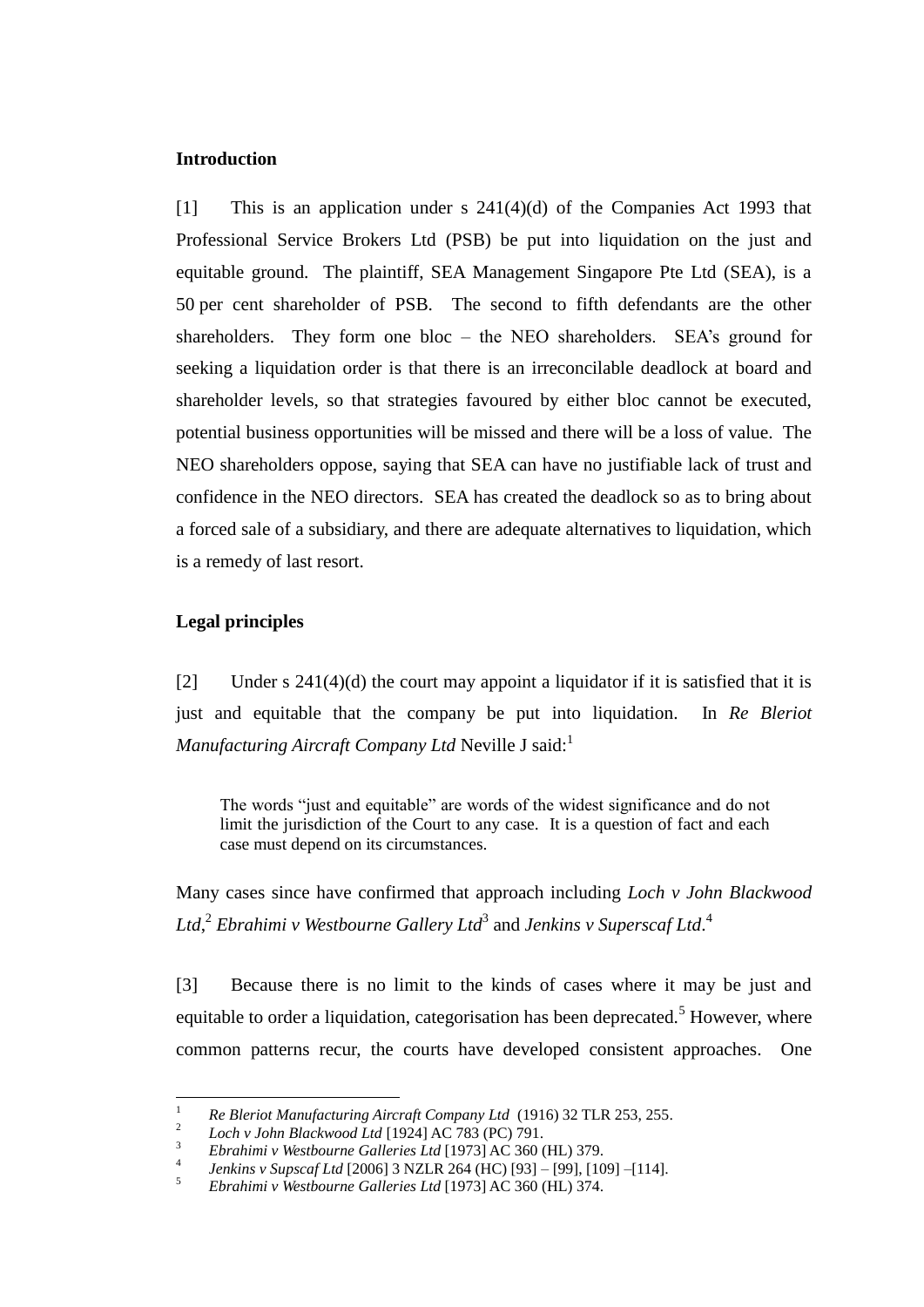recurring kind is deadlock by decision-makers, at board or shareholder level, that paralyses the business of the company. Deadlock may arise when there is equality of voting power between competing factions, although deadlock cases are not confined to companies where control is shared equally. $6$  The deadlock must be so serious as to impede the continued operation of the company. The essential basis for the court to give relief is frustration by internal discord. The court may order liquidation in its discretion if it is satisfied that there is no other way out of the impasse. New Zealand examples include *Re Upper Hutt Town Hall Ltd*, 7 *Re Mataia Ltd*, 8 *Vujnovich v Vujnovich*, 9 *Re Rongo-ma-tane Farms Ltd*<sup>10</sup> and *Strachan v Denbigh Property Ltd.*<sup>11</sup>

[4] The task of the court is to find out whether there is a deadlock, its causes and its effects. In *Re F Hall and Sons Ltd* the Court of Appeal said:<sup>12</sup>

As to whether there was a deadlock is a question of fact and, if there was, the question as to whether it was sufficient to justify a winding-up order depends upon the manner in which it arose and its effect upon the various parties interested. It is necessary therefore to examine the circumstances leading up to the alleged deadlock and the petition for winding-up.

It is not for the court to adjudicate on the merits of differences between the parties on business issues, as Lord Cairns explained in *Re Suburban Hotel Co*: 13

But what I am prepared to hold is this, that this Court, and the winding-up process of the Court, cannot be used and ought not to be used, as the means of evoking a judicial decision as to the probable success or non-success of a company as a commercial speculation.

But if the court finds that the plaintiff is solely responsible for the deadlock, it may dismiss the application in its discretion,<sup>14</sup> as the Court of Appeal did in *Re F Hall and Sons Ltd.* On a finding of a sufficiently serious deadlock to stymie the operation of the company, a liquidation order is not made automatically. As the court needs to

<sup>6</sup> <sup>6</sup> *Re Deep Sea Trawlers Ltd; Re Overland Investment Co Ltd* (1984) 2 NZCLC 99,137.

<sup>7</sup> *In re Upper Hutt Town Hall Ltd* [1920] NZLR 125.

<sup>8</sup> *In re Mataia Ltd* [1921] NZLR 807.

<sup>9</sup> *Vujnovich v Vujnovich* [1988] 2 NZLR 129 (HC and CA), [1989] 3 NZLR 513 (PC).

<sup>10</sup> *Re Rongo-ma-tane Farms Ltd* (1987) 3 NZCLC 100,145.

<sup>11</sup> *Strachan v Denbigh Property Ltd* (2011) 10 NZCLC 264, 813.

<sup>&</sup>lt;sup>12</sup> *Re F Hall and Sons Ltd* [1939] NZLR 408 (CA) 418.<br><sup>13</sup> *Re Sylvigher Hotel Co* (1867) J B 2 Ch 727, 750

<sup>13</sup> *Re Suburban Hotel Co* (1867) LR 2 Ch 737, 750.

<sup>14</sup> *Vujnovich v Vujnovich* [1989] 3 NZLR 513 (PC) 518.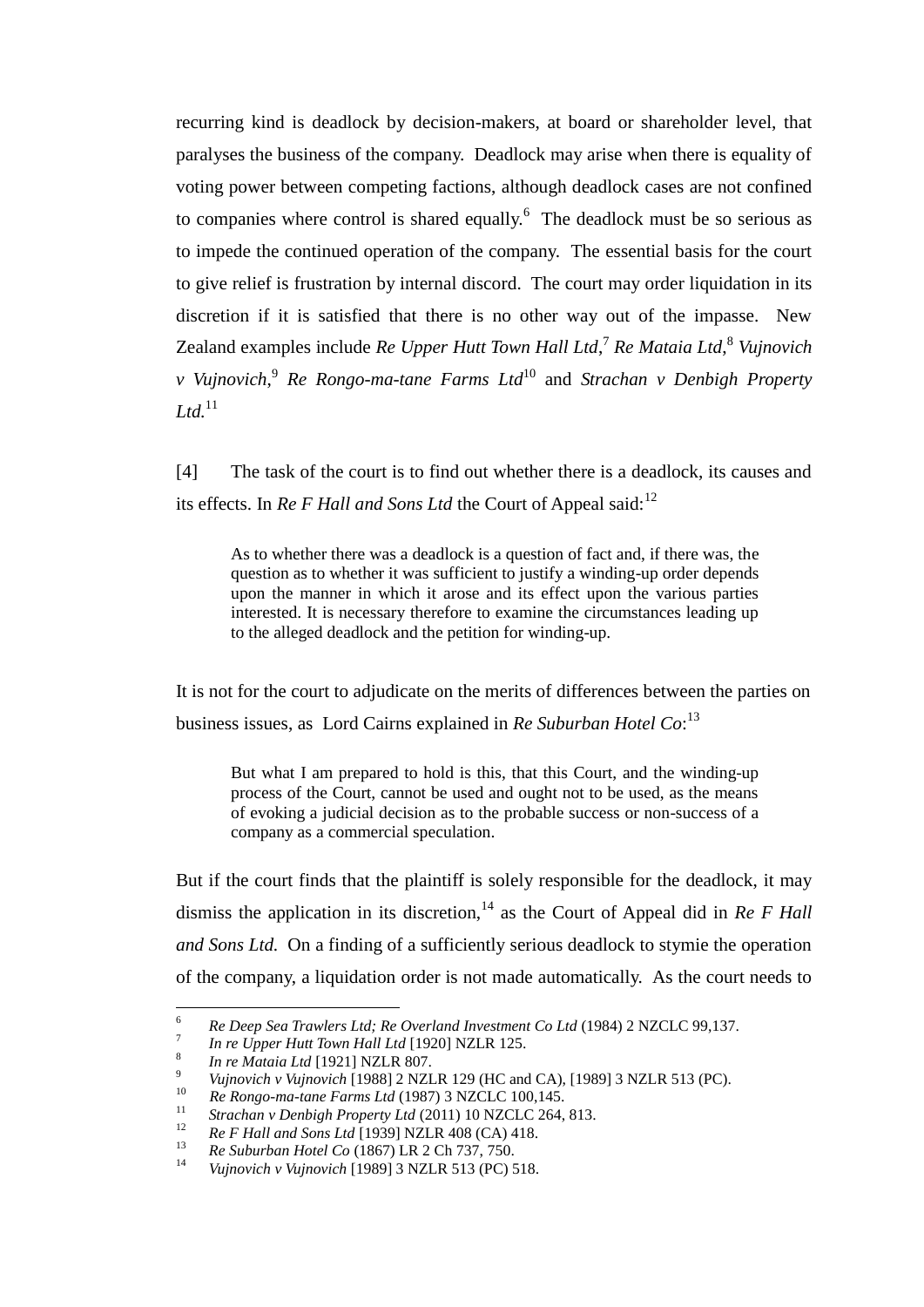be satisfied that there is no other way out of the impasse, alternatives are always relevant. *Charles Forte Investments Ltd v Amanda*, <sup>15</sup> not a deadlock case, shows that the availability of alternative remedies is a relevant consideration in all applications under the just and equitable ground, in part to ensure that the remedy is not misused. As a decision to order liquidation under s 241(4)(d) involves the exercise of an equitable discretion, other factors going to justice and equity may influence the decision.

[5] One of the NEO shareholders" defences is that SEA cannot have a justifiable lack of confidence in the NEO directors. They rely on this passage from the advice of the Privy Council in *Loch v John Blackwood Ltd*: 16

It is undoubtedly true that at the foundation of applications for winding up, on the "just and equitable" rule, there must lie a justifiable lack of confidence in the conduct and management of the company"s affairs. But this lack of confidence must be grounded on conduct of the directors, not in regard to their private life or affairs, but in regard to the company"s business. Furthermore the lack of confidence must spring not from dissatisfaction at being outvoted on the business affairs or on what is called the domestic policy of the company. On the other hand, wherever the lack of confidence is rested on a lack of probity in the conduct of a company"s affairs, then the former is justified by the latter, and it is under the statute just and equitable that the company be wound up.

[6] On its face that suggests that any application for a liquidation order on the just and equitable ground must show a justifiable lack of confidence in the conduct and management of a company's affairs. But that is to read this passage out of context. That case did involve a claim of justifiable lack of confidence, but the Privy Council was not intending to exclude cases which did not raise that claim. That is apparent from its rejection of the ejusdem generis interpretation, so as to leave the grounds unconfined, and its recital of passages from the Scottish case, *Symington v Symington's Quarries Ltd*, <sup>17</sup> a deadlock case. In *Ebrahimi v Westbourne Galleries*  Ltd Lord Cross said:<sup>18</sup>

But it is not a condition precedent to the making of an order under the subsection that the conduct of those who oppose its making should have been unjust and inequitable.

 $15$ <sup>15</sup> *Charles Forte Investments Ltd v Amanda* [1964] Ch 240 (CA).

<sup>16</sup> *Loch v John Blackwood Ltd* [1924] AC 783 (PC) 788.

<sup>&</sup>lt;sup>17</sup> Symington v Symington's Quarries Ltd (1905) 8 F 121.<br><sup>18</sup> Ekseptimi v Westhoums Gallerias Ltd (1973) AG 260 (

<sup>18</sup> *Ebrahimi v Westbourne Galleries Ltd* [1973] AC 360 (HL) 383.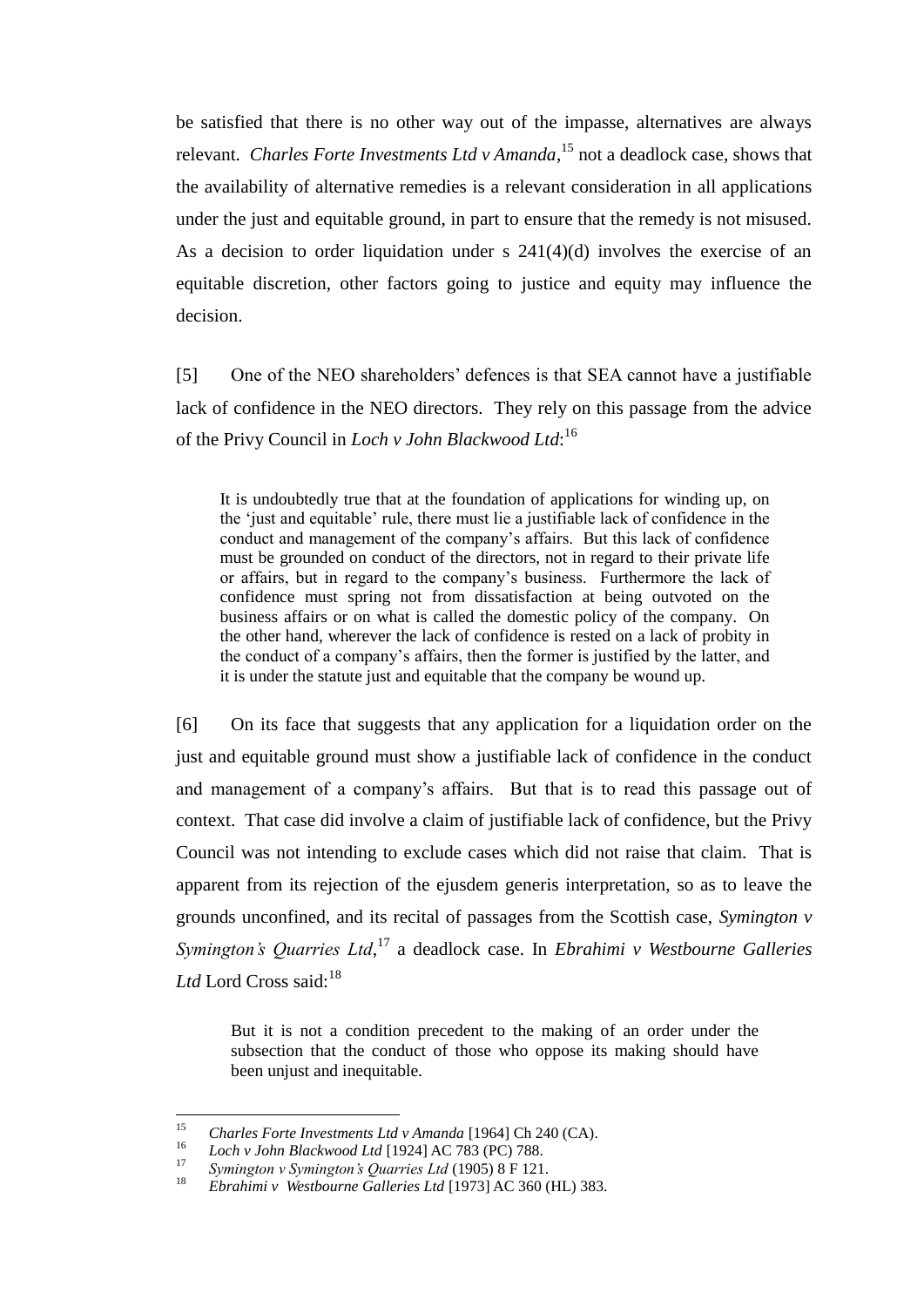[7] If SEA had based its application on a claim of lack of justifiable confidence in the NEO directors, the defence would be relevant. But SEA claims on the basis of deadlock. It is conceivable that in a deadlock case the probity of those opposing might be part of a defence to show that the plaintiff is solely responsible for the impasse, but it is not a defence by itself. It is necessary to keep in mind that deadlock may arise without fault on either side.

[8] SEA cited decisions of New York<sup>19</sup> and Delaware<sup>20</sup> courts to show how deadlock is addressed in those jurisdictions. The New York decisions show that in that state there is no inquiry as to fault but only whether a deadlock exists, precluding successful conduct of the corporation"s affairs. The just and equitable ground allows a more nuanced approach. The Delaware decisions are under that state's limited liability company<sup>21</sup> (LLC) statute, which provides for judicial dissolution when it is not reasonably practicable to carry on the business in accordance with the limited liability company agreement. In both cases the Court of Chancery declined to require plaintiffs to use remedies available under the LLC agreement in the particular circumstances of those cases. In *Haley v Talcott* Vice Chancellor Strine said: $^{22}$ 

The Delaware LLC Act is grounded on principles of freedom of contract. For that reason, the presence of a reasonable exit mechanism bears on the propriety of ordering dissolution under 6 Del. C. §18-802. When the agreement itself provides a fair opportunity for the dissenting member who disfavours the inertial status quo to exit and receive the fair market value of her interest, it is at least arguable that the limited liability company may still proceed to operate practicably under its contractual charter because the charter itself provides an equitable way to break the impasse.

That is not very far away from the approach under the just and equitable ground under our Companies Act.

<sup>19</sup> <sup>19</sup> *Matter of Goodman v Lovett* 200 A D 2d 670 (NYAD 2 Dept 1994), *In the Matter of Dream Weaver Realty Inc* 70 A D 3d 941 (NYAD 2 Dept 2010).

<sup>20</sup> *Haley v Talcott* 864 A 2d 86 (Del Ch 2004); *Fisk Ventures LLC v Segal* CA No 3017-CC (Del Ch 2009), aff"d 984 A 2d 124.

<sup>&</sup>lt;sup>21</sup> In the United States a limited liability company is neither a corporation nor a partnership but has limited liability and has features of a partnership.

<sup>22</sup> *Haley v Talcott* 864 A 2d 86 (Del Ch 2004) 96.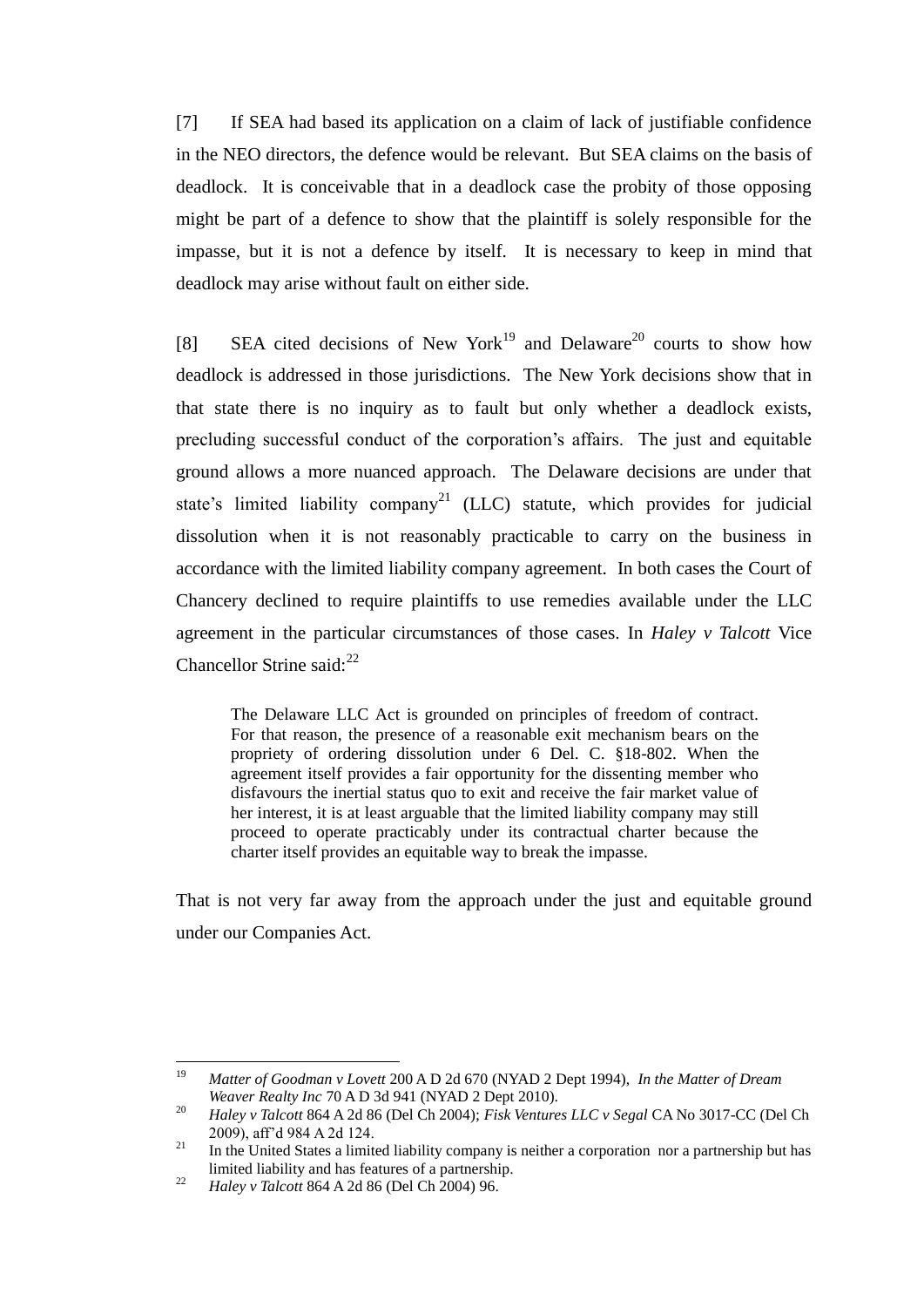## **Background**

[9] PSB is a holding company. The important subsidiaries<sup>23</sup> are GSB Supplycorp Ltd (GSB) and Conexa Ltd. There is no significant external debt. Combined there are about sixty staff. They have offices in Auckland and Wellington.

[10] GSB, a wholly owned subsidiary, is a procurement services provider. Before it was privatised in 1991 it was the state-owned enterprise that took over the Government Stores Board. Its business is focussed on New Zealand and Australia. It has throughout traded profitably. It is said to be New Zealand"s largest commodities brokerage with members transacting business worth \$700 million per annum.

[11] Conexa is a start-up e-commerce and procurement software developer and supplier. It provides collaborative trading networks for businesses of all sizes, delivering online selling, billing and procurement technology products and services. Its products include "Commerce One" and "eNabler." It obtained a licence for "Commerce One" from its American developer. This software system allows large organisations to trade electronically with their suppliers – it is buyer-centric. Conexa separately developed "eNabler" to allow large organisations to transact business electronically with their customers internationally – it is seller-centric. Conexa has customers in Europe, Australia and America. The value of business conducted annually using Conexa's systems is said to be over US\$30 billion. Over 80 per cent of its income is from overseas. Conexa has started to grow in recent years. While it has not been profitable until very recently, it may become very profitable. The dispute has its source in the parties' responses to the growth of Conexa.

[12] Conexa is a wholly-owned subsidiary but PSB holds 20 per cent of the shares on trust for Conexa"s CEO, Mr Rajab, who in turn holds shares on trust for members of the management team. Mr Rajab and his beneficiaries do not have the right to appoint directors. Mr Rajab was a director of Conexa until October 2010.

 $2<sup>3</sup>$ PSB has other non-operating subsidiaries that are irrelevant for this case. GSB has two operating subsidiaries and other non-operating subsidiaries.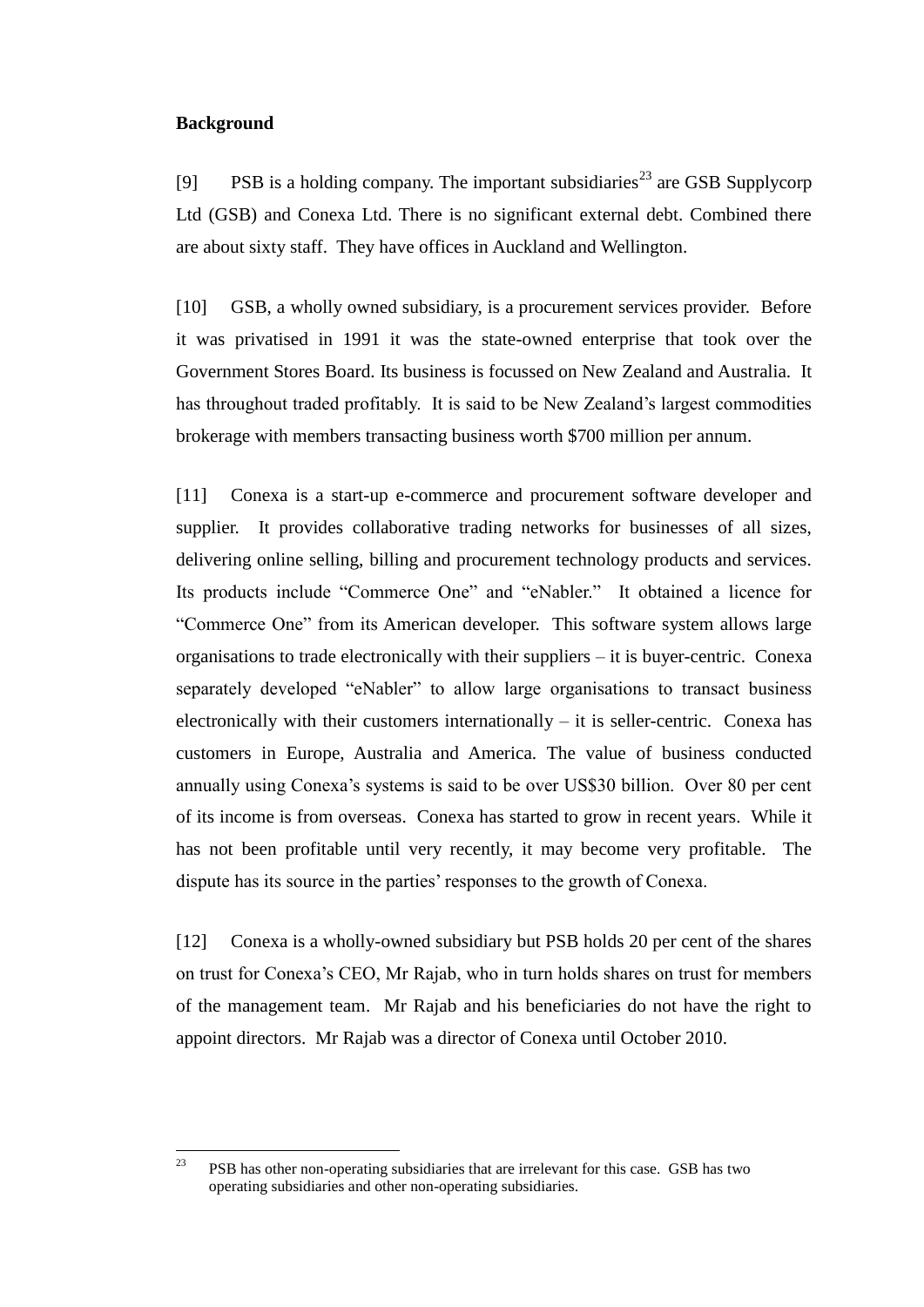[13] PSB has six directors, three appointed by SEA: Mr Donald Fletcher, Mr Jesse Lu and Mr Lambert Lu, and three appointed by NEO: Mr Charles Brown, Mr Keith Gosling and Mr Michael Daniel. It is not necessary to refer to the constitution of PSB as relations between the parties are largely governed by a shareholders' agreement of October 2010.

[14] PSB was originally a wholly-owned subsidiary of National Equity Ltd, the second defendant, which is owned by trusts associated with Mr Brown and Mr Gosling. Minority interests were sold to trusts associated with Mr Phil Wilkins, Mr Daniel, Mr Brooke Mitchell and Mr Peter Crickett.

[15] In 2000 PSB"s shareholders sold 24.99 per cent of the company to the SEA Group for \$14,667,441. SEA Group<sup>24</sup> is a multi-national investment group with substantial interests in Asia and Australia. SEA Holdings Ltd, the ultimate holding company, is a Bermuda-registered company listed in Hong Kong. Its shareholders" equity is said to be about NZ\$1.5 billion. Revenue is derived from property investment, property development and hotels. The executive chairman is Mr Jesse Lu. He is responsible for the group"s investment strategies and development directions. Other directors include Mr Lu"s sons and a cousin. SEA, the plaintiff, is a subsidiary of the SEA Group. Following its initial investment, SEA appointed its personnel to management and board positions. Mr Donald Fletcher was one of three SEA personnel appointed as a director. Mr Fletcher has remained a director of PSB throughout and gave evidence for SEA. Later in 2000, the SEA Group made a further investment of \$11 million in PSB bringing its shareholding up to 50 per cent. That investment allowed PSB to buy the "Commerce One" licence.

[16] In December 2001, PSB, as licensor, entered into an exclusive master licence agreement with SEA Group subsidiaries, Superior Site Ltd as licensee and South East Asian Investment and Management Services BV as covenantor, under which it granted an exclusive, perpetual, royalty-free licence to exploit the "PSB Concept" in 19 Asian territories, effectively all of East and South-East Asia. The "PSB Concept"

 $\overline{a}$ 

<sup>24</sup> I use SEA Group to refer to SEA Holdings Ltd and its subsidiaries, without identifying particular subsidiaries.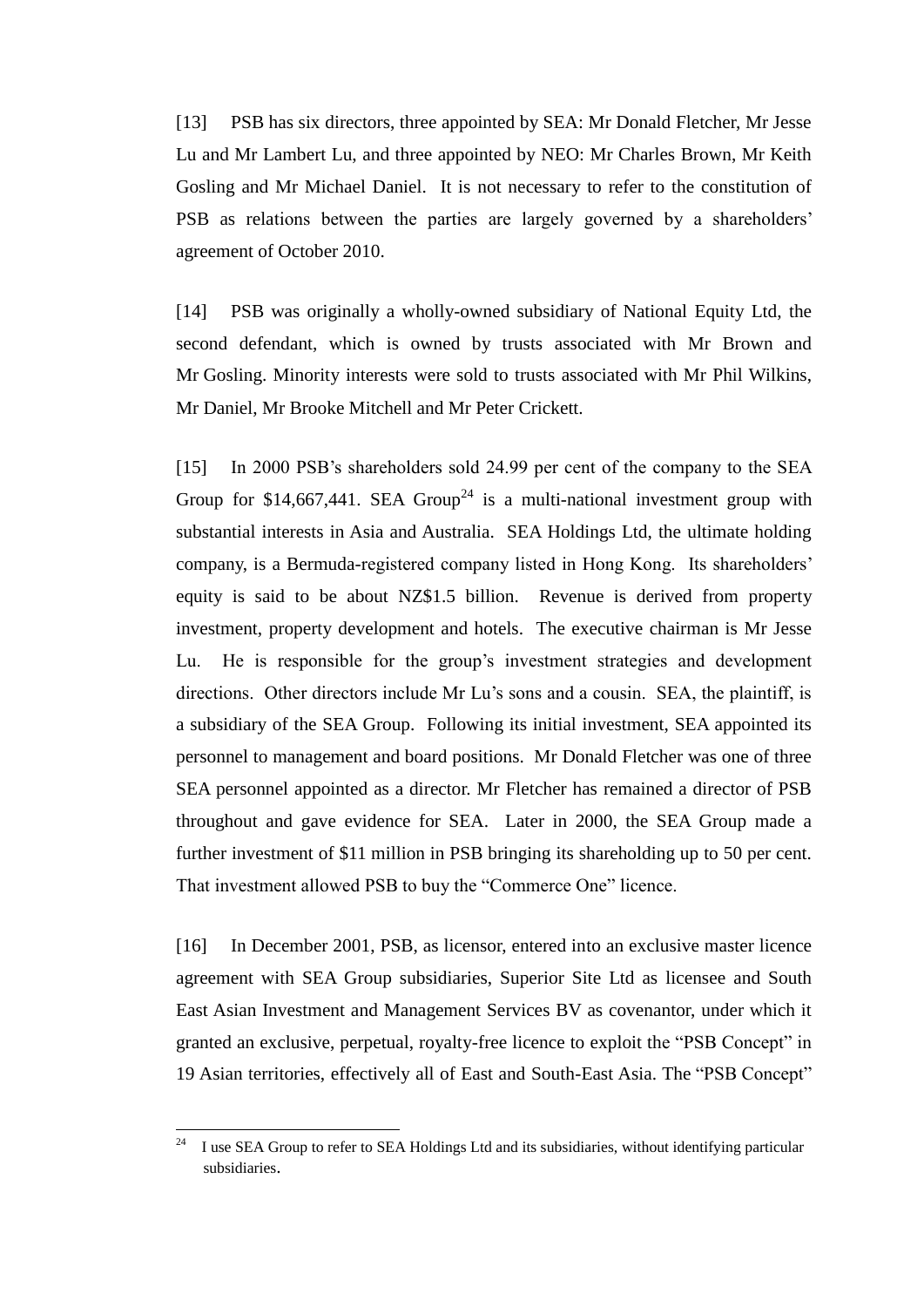is PSB"s business concepts including its intellectual property rights. Clause 15.3 of the agreement provides:

The Licensee shall, within the confines of market conditions and outlooks and availability and prudent allocation of financial, human and other resources, use reasonable endeavours to enhance and grow the PSB Concept in the Territories.

[17] Consideration was given for the licence. The circumstances in which the licence was given are not relevant for this case.

[18] Until 2010, matters proceeded without friction. GSB traded profitably. Conexa was still developing its technology and was not making profits. Profits from GSB were applied to fund Conexa. The SEA and NEO directors worked together professionally and in harmony. In his affidavits, Mr Fletcher criticised PSB"s performance during this period. According to him, SEA was extremely disappointed with PSB's alleged failure to perform. SEA considered that the negligible growth in net profit was because the NEO directors caused Conexa to pursue an organic, low growth, New Zealand-focussed strategy, contrary to the representations at the time of investment that Conexa would be a fast-growing international IT business. That criticism did not survive Mr Fletcher"s cross-examination. SEA"s initial investment was made at the time of the "dotcom" bubble. But once that bubble burst, PSB could not pursue the expansion that SEA had hoped for. Instead, PSB continued to develop its technology with the support of the whole board. Business plans and budgets approved by the board provided for international expansion beyond Australasia. Conexa was a finalist for an export award in 2006. Mr Fletcher withdrew his claim that the NEO directors caused Conexa to pursue an inappropriate strategy. The claim was not repeated in SEA's closing.

[19] Mr Brown and Mr Gosling were joint managing directors. Mr Brown chaired board meetings. PSB paid National Equity Ltd, the first defendant, a monthly consulting fee for additional work by Mr Brown and Mr Gosling in managing the business beyond their work as directors. That did not come under criticism until 2010.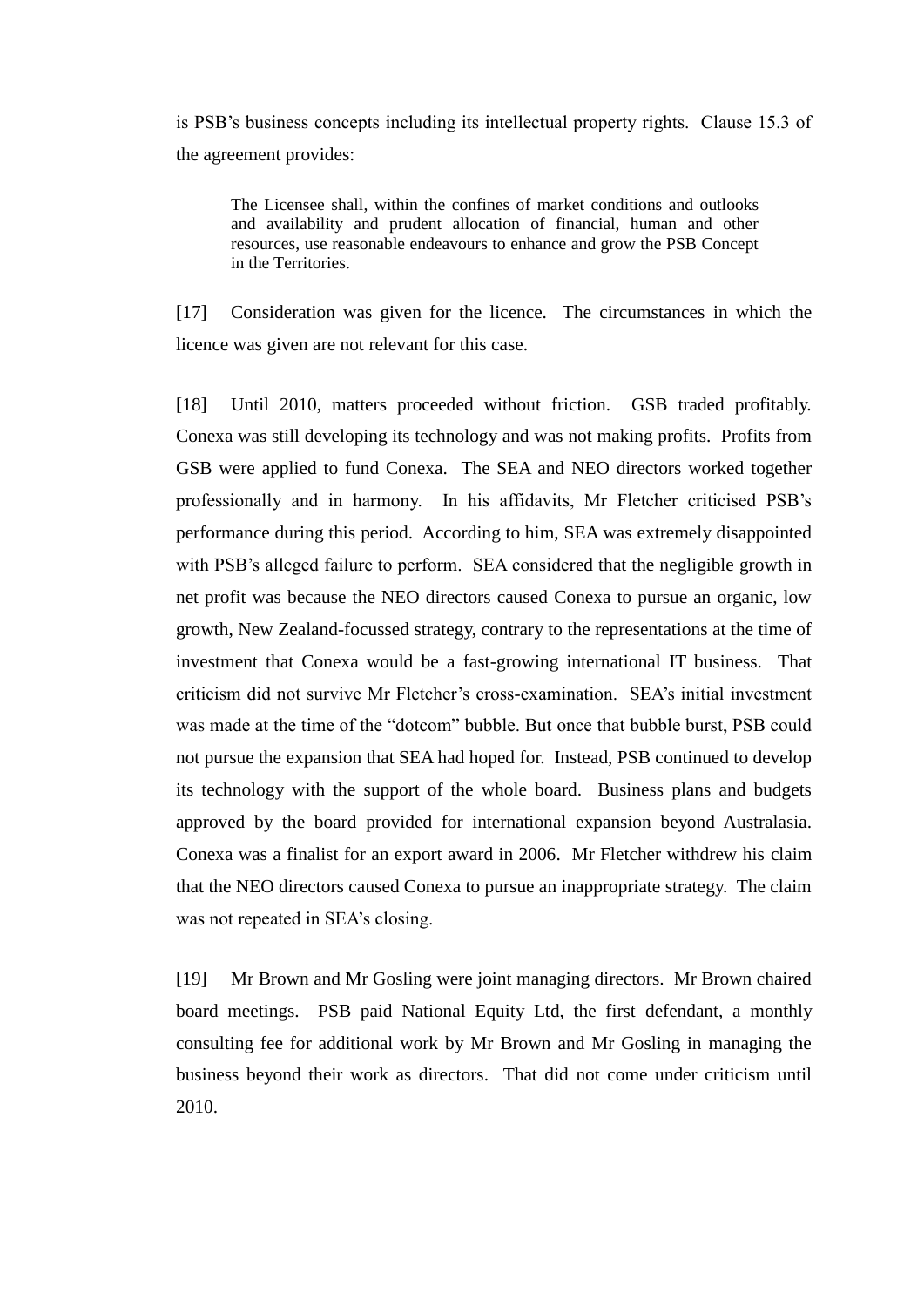#### **The licence renegotiation**

[20] In Mr Fletcher's words, during 2008/09 SEA got "quite excited" and "got very serious." The cause was the progress Conexa had made. Its products were proving to be robust and marketable. There was increased acceptance in the market. In 2009 Conexa"s revenue increased by 30 per cent and was above budget. Large multinationals were showing strong interest. An important customer was the aviation division of BP. Mr Brown and Mr Rajab travelled to the United Kingdom in late 2008 to try to win a new contract with the Brakes Group, a major company in the food industry. Mr Fletcher arranged for Mr Rajab to travel to Shanghai with him for a weekend conference arranged by SEA. The purpose was, in Mr Fletcher"s words, "to test Mr Rajab to see whether he was the real deal and understood exactly what he had produced and whether it was sustainable". As well as senior management of the SEA Group there was a "team of probably 10 of some of the best software developers and executives in Asia." SEA thought that Mr Rajab was the real deal: later plans by SEA for Conexa"s expansion overseas provided for Mr Rajab to work in Hong Kong. In February 2009, SEA appointed Mr Jesse Lu"s son, Lambert, to the boards of the PSB companies. The PSB board continued to oversee and support Conexa"s international expansion plans in 2009. At board level there was no disagreement about the company's strategic direction. Hopes were high that the company would succeed internationally.

[21] Conexa adopted a three-year business plan in February 2010. While it recorded opportunities for expansion internationally, in particular Australia, United Kingdom and the United States, it noted that access was restricted in Asia. The restriction was due to the exclusive licence to the SEA Group. The issue was raised at a board meeting on 14 February 2010. Mr Fletcher agreed to raise the issue with the SEA Group with a view to renegotiating the licence agreement.

[22] The response was a letter from Mr Lambert Lu on 12 April 2010 suggesting that the marketing of Conexa"s products might be in breach of the licensee"s rights under the licence agreement. In fact the SEA Group had done nothing about marketing or selling the PSB Concept within the territories under its licence. The only interest it had shown in doing so was to arrange the Shanghai conference.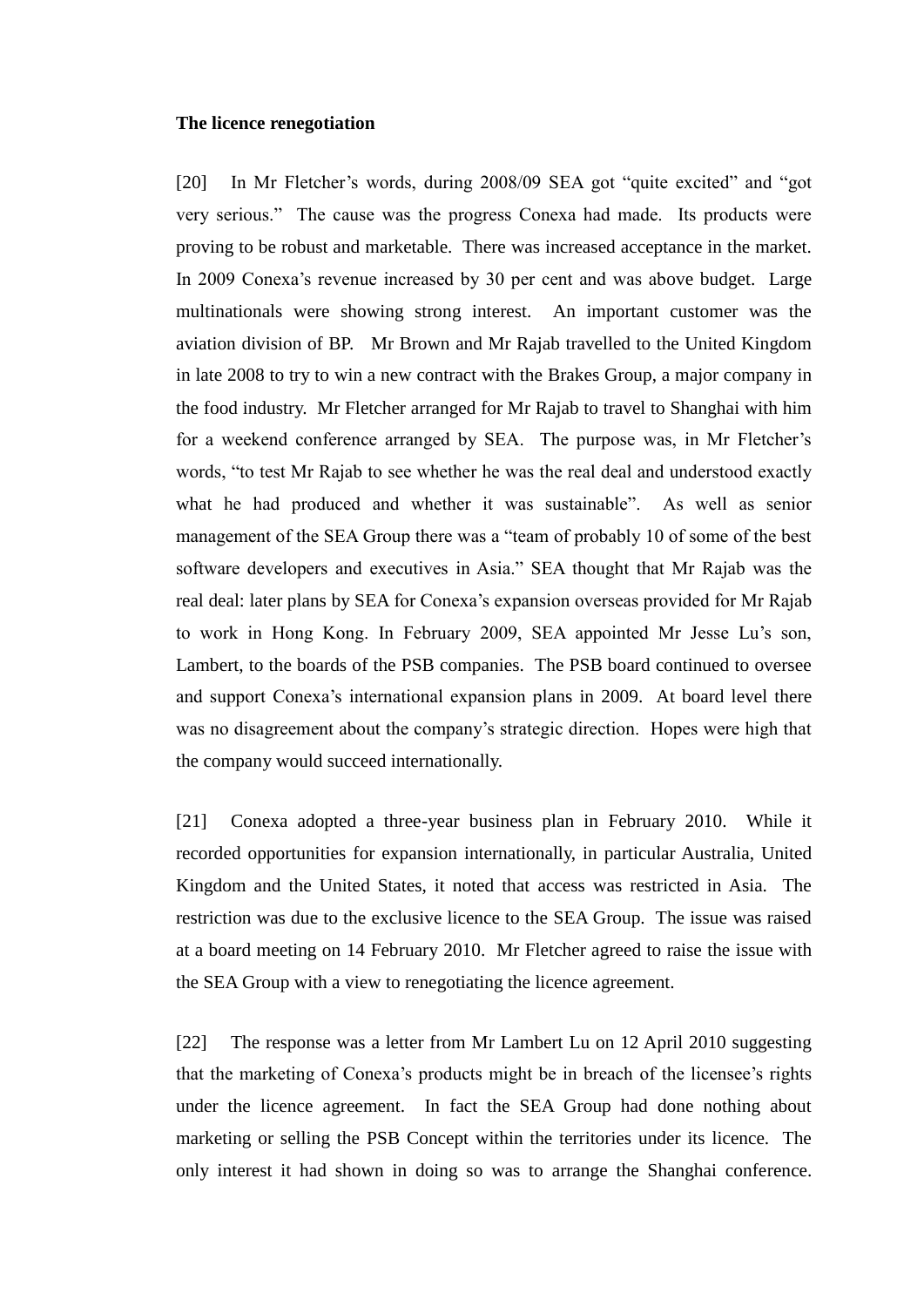When Mr Jesse Lu later asserted that he had a legal opinion to support his position, he did not provide a copy when requested. SEA Group alleged that the refuelling of an aircraft with BP product at Hong Kong airport was a breach of the licence. The BP contract had been in effect since 2006 and the SEA Group had not raised the issue until then. PSB"s position was that the licence did not prevent companies outside the territories under the licence from trading by internet with companies inside the territories. It referred to relevant provisions of the licence addressing the issue. The accusation of breach of contract was simply an opening gambit in negotiation. The SEA Group was trying to develop some leverage. There was nothing in the accusation, and during the hearing SEA did not try to suggest that there was. While the parties may not have recognised it at the time, it was the start of a rift.

[23] On 26 April 2010, there was a meeting in Hong Kong between Mr Jesse Lu, Mr Lambert Lu and Mr Fletcher for the SEA Group and Mr Brown, Mr Gosling and Mr Rajab for Conexa and PSB. The surrender of the licence was discussed. Both sides agreed that it would be desirable for Conexa to be able to trade within the licensed territories without restriction and in return the SEA Group should be compensated by payments calculated on a percentage of Conexa"s worldwide revenue. PSB proposed a price. Mr Jesse Lu rejected it as too low and countered with a price double what had been offered. That was not accepted. By closing submissions and notwithstanding Mr Fletcher's evidence to the contrary, it was common ground that no agreement as to price was reached at the meeting. Instead it was agreed that PSB would come back with a further proposal by 26 July 2010. The dispute as to the alleged breach of the licence would be put on hold in the meantime. Mr Lambert Lu offered to gather information and supply it to PSB. PSB wanted that information so that it could see that there was a proper business case for Conexa to consider operating in the licensed territories and from there assess what to offer for the surrender of the licence. It looked to SEA Group as having relevant experience in the territories to give the information.

[24] Mr Fletcher says that the understanding reached in the meeting was marked by a handshake and that SEA believed that there was agreement in principle to the surrender of the licence subject only to reaching agreement on the revenue split. Mr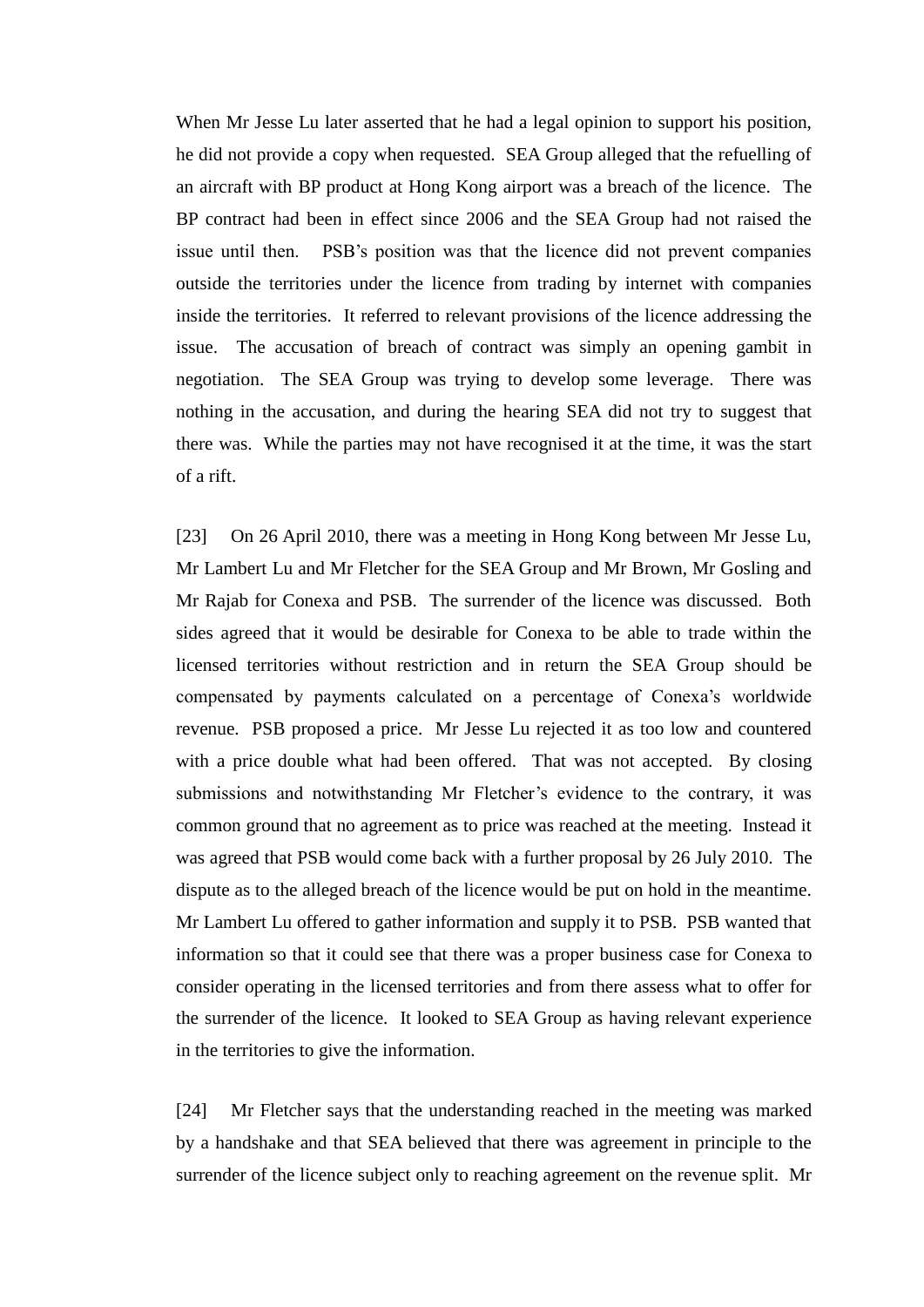Jesse Lu believed that he had agreement as to the minimum price for the licence, the amount PSB had offered.

[25] PSB followed up with requests for information. Mr Lambert Lu declined, saying that until agreement on a new arrangement was reached, the business expansion into Asia was an internal matter of SEA. PSB tried to explain its purpose to SEA but without effect. The SEA Group had decided that PSB should do its own research without its help, although it did not communicate this to PSB very well. It did not provide any information.

[26] By 26 July 2010 PSB had not presented any proposal to SEA. It says that it had not been provided with information with which it could assess the viability of Conexa expanding into Asia. According to Mr Fletcher, Mr Jesse Lu was "to say the least, furious." Mr Lu had allegedly lost all trust with the NEO shareholders over the inability to settle the master licence one way or another. On 27 July 2010, he wrote letters to PSB alleging a breach of the agreement to come up with a proposal by 26 July and advising that steps would be taken to enforce SEA"s rights under the licence. A meeting was requested, failing which the dispute would be submitted to mediation, then to court.

[27] Mr Brown replied, setting out the PSB position, proposing a date and place for a meeting. His email ends with comments that an adversarial approach would not be constructive and that shareholder disputes should be avoided at all costs. Mr Fletcher said that he felt that that part of the response was somewhat orchestrated.

[28] A meeting of Mr Fletcher, Mr Gosling and Mr Brown took place on 4 August 2010. Mr Gosling and Mr Brown persuaded Mr Fletcher to give more time for PSB to make a proposal. Mr Gosling sent a proposal on 12 August 2010. It offered less than PSB"s offer in Hong Kong on 26 April. Mr Fletcher indicated that the offer was not acceptable. Mr Gosling claims that the offer was realistic given PSB"s state of knowledge of the Asian markets.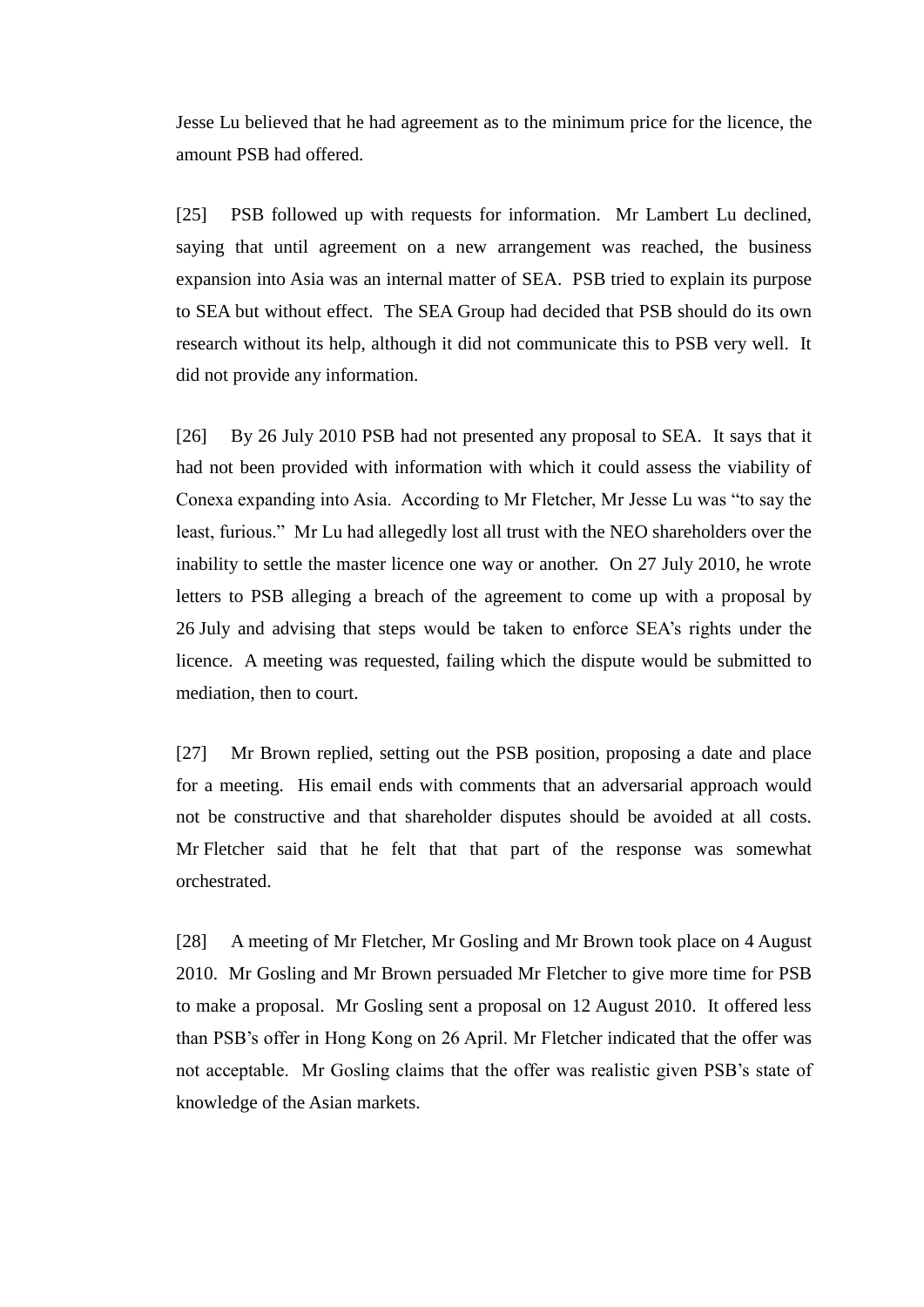[29] Mr Fletcher set out SEA's perception of PSB in the second half of 2010. According to him, in board meetings and discussions with management, SEA found it difficult to get commitment to international expansion of Conexa. SEA saw the opportunity. While allowing that others also saw the opportunity, he says that there was a difference as to timing. If a large company overseas were to be created, time, effort and money had to go in. It had to be done quickly. His view was that the sense of urgency was not shared. He criticised Mr Brown and Mr Gosling as managing directors for spending too much time overseas, and not enough time on company affairs. He criticised managers of Conexa for their inexperience, saying that this showed up in management reports, in not making budget and in contract negotiations with customers. He says that he was frustrated by delays in responses from the managing directors. He was concerned that a window of opportunity would be lost.

[30] This perception went to the sale of the licence. The concern of the SEA Group was that it was to sell its Asian rights to a company which in its view did not have the competence to make a success of its IT developments. If Conexa failed without acquiring the rights, the SEA Group would still have the rights to exploit the PSB Concept in the territories.

## **Board meeting of 7 October 2010 and shareholders' agreement**

[31] There was a board meeting of PSB on 7 October 2010. SEA pleads that at that meeting, the directors of PSB could not pass any resolutions owing to fundamental differences of opinion about Conexa"s strategic direction and a lack of trust and confidence between the directors. It is necessary to set out relevant parts of the meeting. Mr Fletcher proposed three matters:

(a) That Conexa should be separated from PSB and run as an international IT software provider and procurement provider. There would be an in specie distribution of PSB"s shares in Conexa to the shareholders of PSB. There would be a shareholder agreement that would set out clearly the company's aspirations, business plan, method for execution and management structure;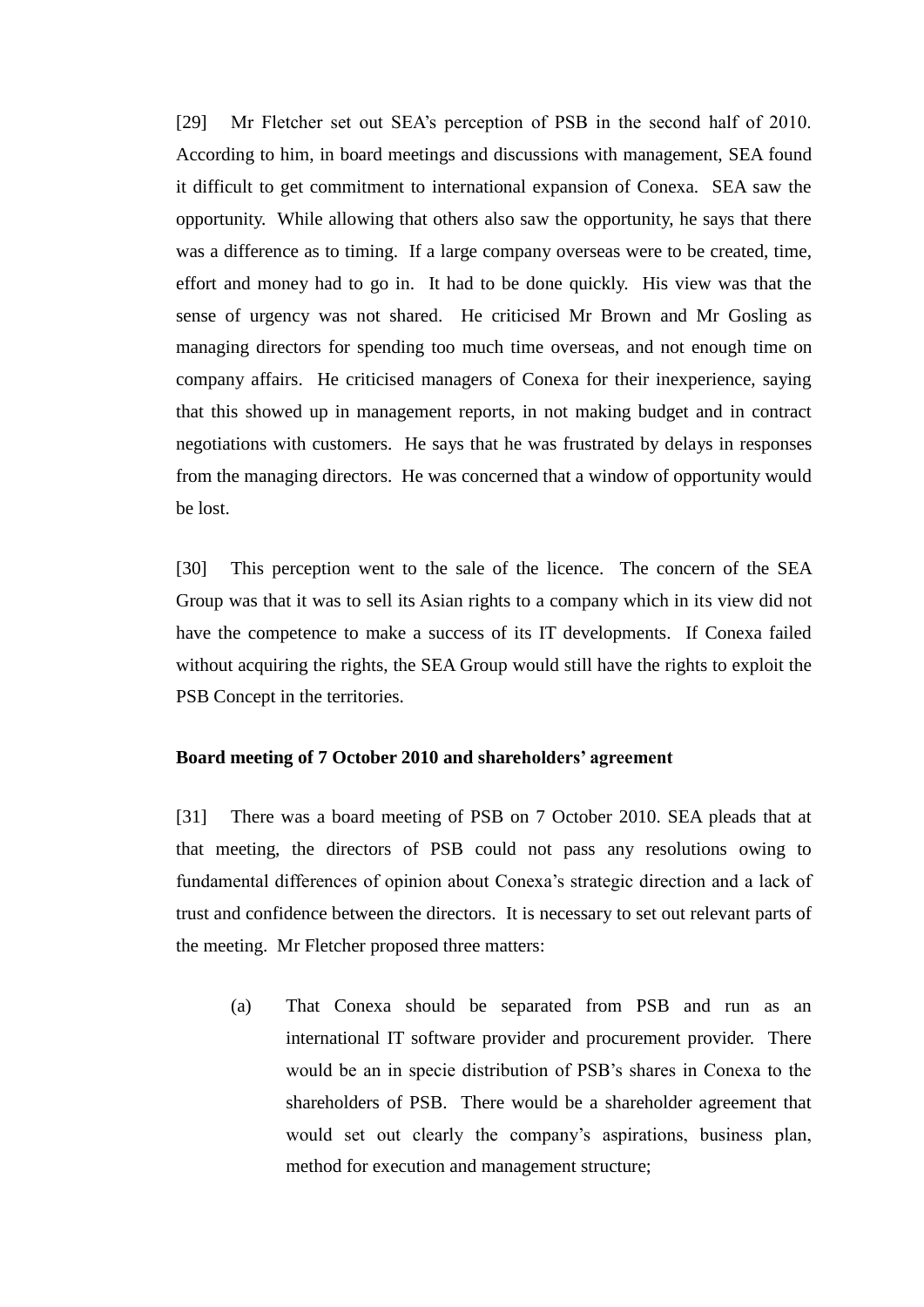- (b) That SEA was to have more involvement in management especially Conexa; and
- (c) That Conexa buy the master licence and there be an agreement as to price.

[32] There was constructive discussion of the first issue. The NEO shareholders were not opposed to the suggestion, but were willing to look into the proposal further. Mr Fletcher summed up the discussion:

I think everyone is very generous and genuinely kept an open mind and summed up the points in regard to that. And we will try and move forward.

[33] The minutes record a resolution that the board recognised the merits of SEA"s proposal and that in order to expand globally more rapidly Conexa Ltd should be managed separately from PSB/GSB, and it welcomed SEA's offer to submit for its consideration a draft shareholder's agreement covering the company's aspirations, strategies, business plans and funding.

[34] Mr Brown began the discussion of the second matter by explaining some aspects of his management that had been criticised (an allegation that information from GSB and Conexa had been kept from SEA) and by offering to bring his managing directorship to an end. He was conscious of what appeared to be a shareholder standoff developing because of a perception of how he had performed and was keen to avoid that for the sake of the company. Mr Gosling endorsed what Mr Brown said, and also offered to resign. On this aspect, Mr Brown and Mr Gosling already knew that Mr Fletcher was looking for their resignations. They also made it clear that they were expecting that, notwithstanding their resignations, the company"s ability to go forward would not be frustrated by inability to get decisions expeditiously as required. In particular, they hoped that the meeting would approve contracts which required board approval, in particular one with the Ministry of Economic Development. At this point Mr Lambert Lu and Mr Fletcher made it clear that unless all three issues were resolved as one package then there would be no movement forward. They claimed to have taken advice. According to them, they could not, as directors, approve a contract if the company was not going to be around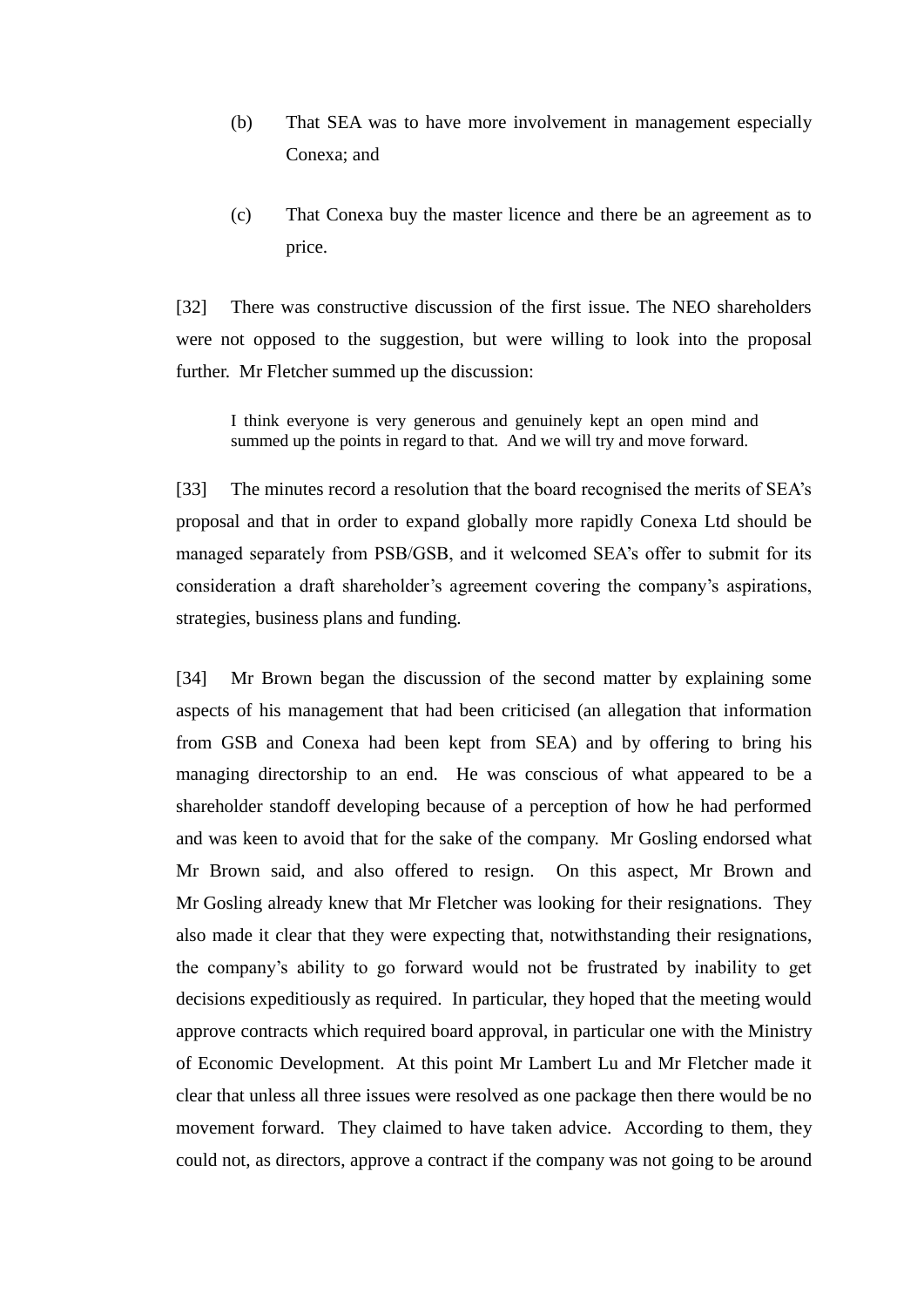to honour the contract. They would be obliged to vote against any motion to enter into a contract because of uncertainty surrounding the company"s future and because there was a shareholders" dispute. The advice they claimed to have received was not put in evidence and there were no submissions supporting it. Mr Fletcher was well aware of the effect of the stance the SEA directors were taking. He acknowledged that the NEO directors felt that they might have a gun to their head, but went on to assert that the SEA directors were working in the interests of the company. Later, the meeting deteriorated. A symptom of the deterioration was that procedural wrangles developed.

[35] Two contracts were put up for board approval. The first was with the Ministry of Economic Development. It was for the operation of a whole-ofgovernment e-marketplace for two years with three one-year rights of renewal. Conexa had won the contract against strong competition from around the world. Having the contract would boost Conexa's ability to promote its products. The SEA directors criticised it for being too favourable to the government. The contract provided that PSB guaranteed Conexa"s performance. The SEA directors voted against the motion to enter into the contract. I am satisfied that their reason for voting against was not so much any concern with the merits of the contract as their wish not to allow the company to go forward until the matters proposed by Mr Fletcher had been resolved to their satisfaction. The second contract was with Brakes Group in the United Kingdom, a major company. There is no evidence that it operates in any of the licensed territories. According to Mr Rajab, the contract would be very profitable. The SEA directors voted against entering into the contract, not because of any concern as to its merits, but out of their alleged concern whether the company would stay in existence. The NEO directors voted in favour of both contracts. The motions for both contracts failed because there was not a majority in favour.

[36] During the meeting Mr Fletcher put the NEO directors on notice that SEA was seriously considering applying to court to liquidate the company. The context does not suggest that he said this in the heat of argument. He gave as his reasons that SEA had genuine concerns over the last six months over many occasions that the company had got to the stage where there was an impasse as to its ability to go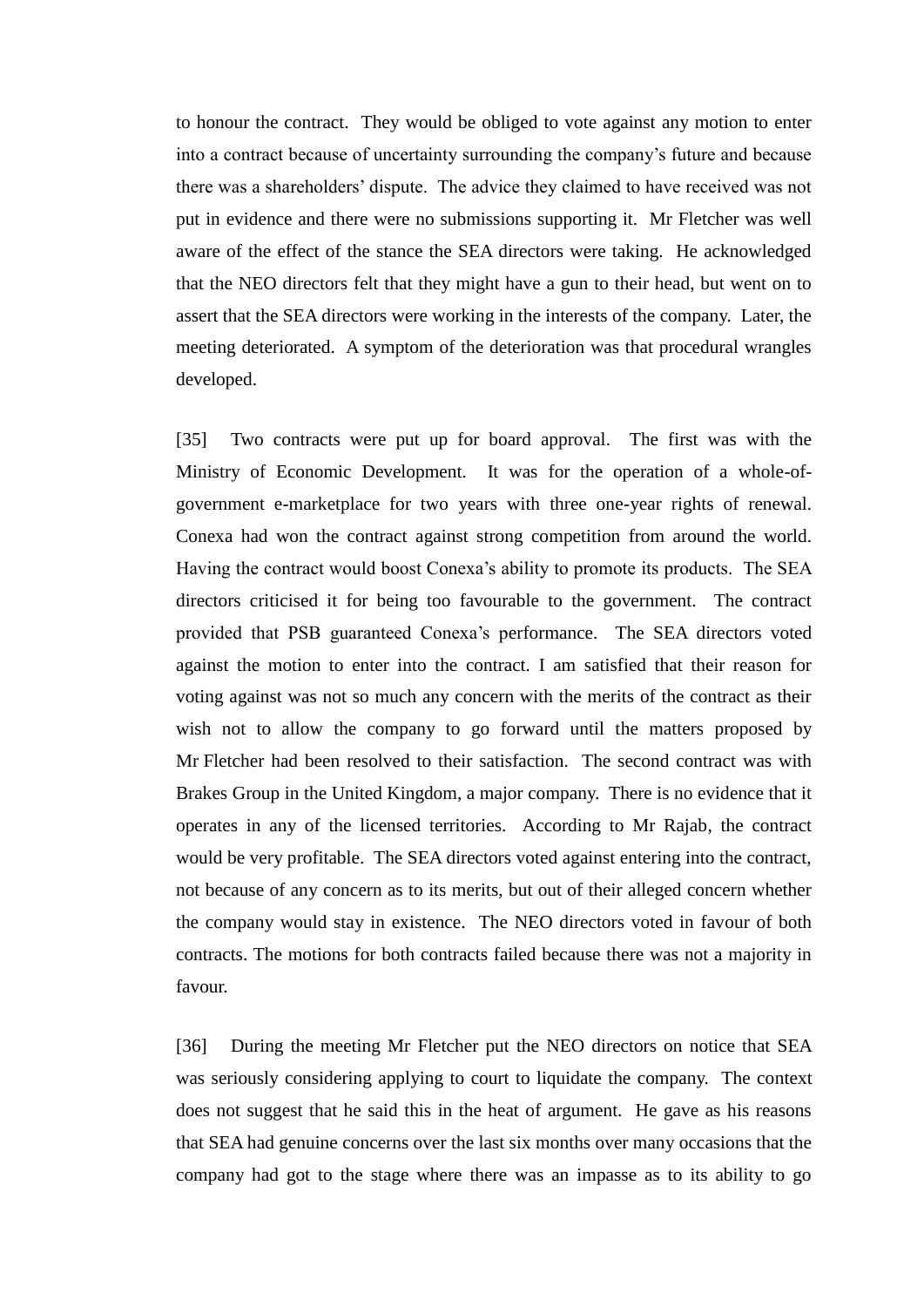forward and do business. Mr Fletcher had deadlock on his mind as early as that meeting, and made it known.

[37] There was no discussion as to the price to be paid for the surrender of the licence agreement, other than Mr Brown saying that they would continue to negotiate with SEA. The meeting was adjourned.

[38] The approval of the MED and Brakes contracts ought not to have been a contentious matter. In its closing SEA did not try to justify the refusal to approve the contracts on the merits of the contracts or otherwise. Clearly these contracts were in Conexa"s interests. They were in keeping with the expansion of the company which both parties were intent on. The approval of the contracts would not have affected the matters that SEA was proposing in the meeting. The NEO directors had responded positively to the first two of SEA"s proposals. The SEA directors claimed doubts as to the continued existence of the company – but the only apparent threats to its continued existence were their refusal to allow Conexa to do business and their threat to apply for liquidation. Their stated reason does not stand up. SEA relies on the meeting as an example of deadlock, but it is clear that in the meeting the SEA directors used their voting power to stop the company entering into important contracts, unless they got their way on their proposals. The SEA directors are solely responsible for the limited business done at that meeting.

[39] SEA pleads that after the meeting there was an ongoing deadlock. It says that the dispute about Conexa"s strategic direction continued. But that is not what happened. After the meeting, SEA instructed its lawyers to draft a shareholders' agreement. The NEO shareholders instructed their own lawyers to represent their interests in negotiating the agreement. The agreement was signed on 26 October 2010. This was on the eve of the deadline the Ministry of Economic Development had set for its contract to be signed. In cross-examination, Mr Brown protested against the tight timeframe and SEA"s alleged inflexibility in negotiation. However, he conceded that amendments had been made in negotiations. The NEO shareholders have consistently accepted that the agreement is valid and binding.

[40] The agreement includes these provisions: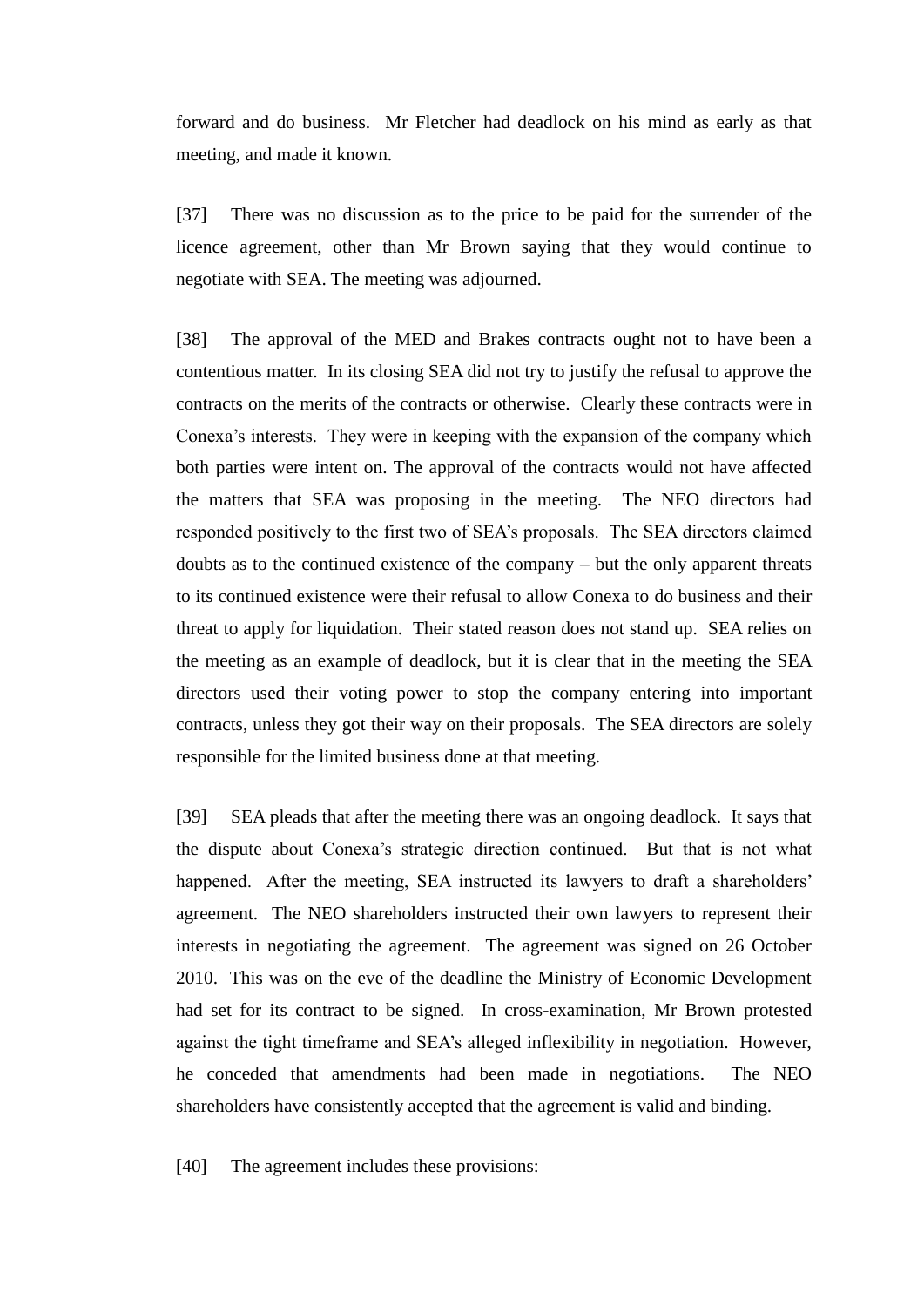- (a) PSB is the holding company for the PSB Group (clause 3 (a));
- (b) Conexa is a fast growing company which is a software service provider urgently focussed on global expansion (clause 3(c));
- (c) If SEA holds exactly 50 per cent of the PSB shares, then it is entitled to appoint three directors to PSB, Conexa and GSB (clauses 4.1(a) and  $4.2(c)$ ;
- (d) If the NEO shareholders hold exactly 50 per cent of the PSB shares, then they are entitled to appoint three directors to PSB, Conexa and GSB (clauses  $4.1(a)$  and  $4.2(c)$ );
- (e) The chairmanship of the board rotates every twelve months between a SEA director and a NEO director, with Mr Fletcher to be the first chairman (clause 4.4(d);
- (f) The chairman does not have a casting vote (clause 4.9(b));
- (g) For as long as there are both three SEA appointees and three NEO appointees on the board, a board resolution must not be passed unless at least one SEA appointee and one NEO appointee vote in favour (clause 4.10);
- (h) The board must use all reasonable endeavours to agree each draft annual budget before the beginning of the financial year to which it relates and failing agreement the budget for the previous year will apply (clause  $5.3(b)$  and (c));
- (i) For the current financial year (ending 30 June 2011) and the next three financial years, PSB will provide Conexa"s annual funding requirement (as fixed in Conexa's budgets) up to a maximum amount equal to PSB"s consolidated net profit after tax for the year before (clause 6.2);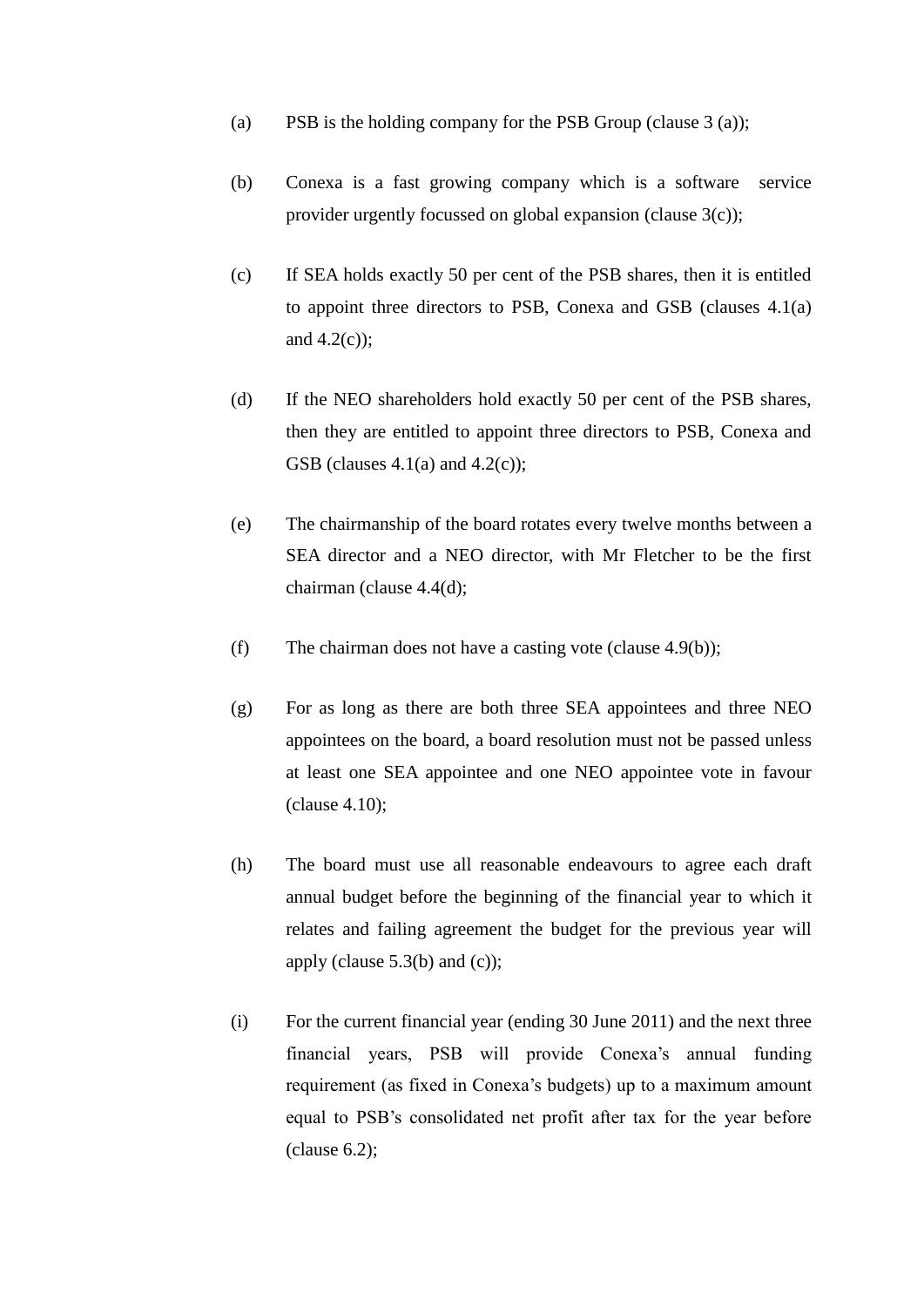- (j) If PSB is not able to provide Conexa"s funding requirements, Conexa may obtain funding from other sources, including by pro rata contributions from PSB shareholders (clauses 6.3 and 6.4);
- (k) Share pre-emption in fairly standard terms for notice to be given by any shareholder wishing to sell, the board to offer the shares to existing shareholders, acceptance notices by any shareholder wishing to buy, price to be determined an independent chartered accountant if not agreed, and right to sell to third parties if no acceptances. Any sale to a third party in the five years after the date of the agreement requires board approval (clauses 8 and 9);
- (l) For disputes between the parties and deadlock at board level, there must be reasonable endeavours to resolve the dispute within 20 business days (Clause 12.1). If there is no resolution, the matter will be referred to a representative nominated by each party to the dispute (clause 12.2);
- (m) The agreement prevails over any provision in the constitution of any company (clause 15.1); and
- (n) The management fee will no longer be paid to National Equity Ltd (clause 18).

[41] Schedule 4 to the agreement is a deed (the SSL deed) under which the master licence of December 2001 is surrendered. In consideration, Conexa undertook to pay 3.5 per cent of its gross annual revenue and 15 per cent of its adjusted net profit before tax, regardless of any sales in Asia. The consideration was what SEA had demanded. There was no negotiation on that point. There was a termination provision (clause 6) if Conexa was sold or transferred to third parties by some other defined form of major transaction. The SSL deed and the right to receive payments would be terminated on sale, subject to SEA receiving fair value as defined for the termination. The fair value was to compensate SEA for loss of future payments.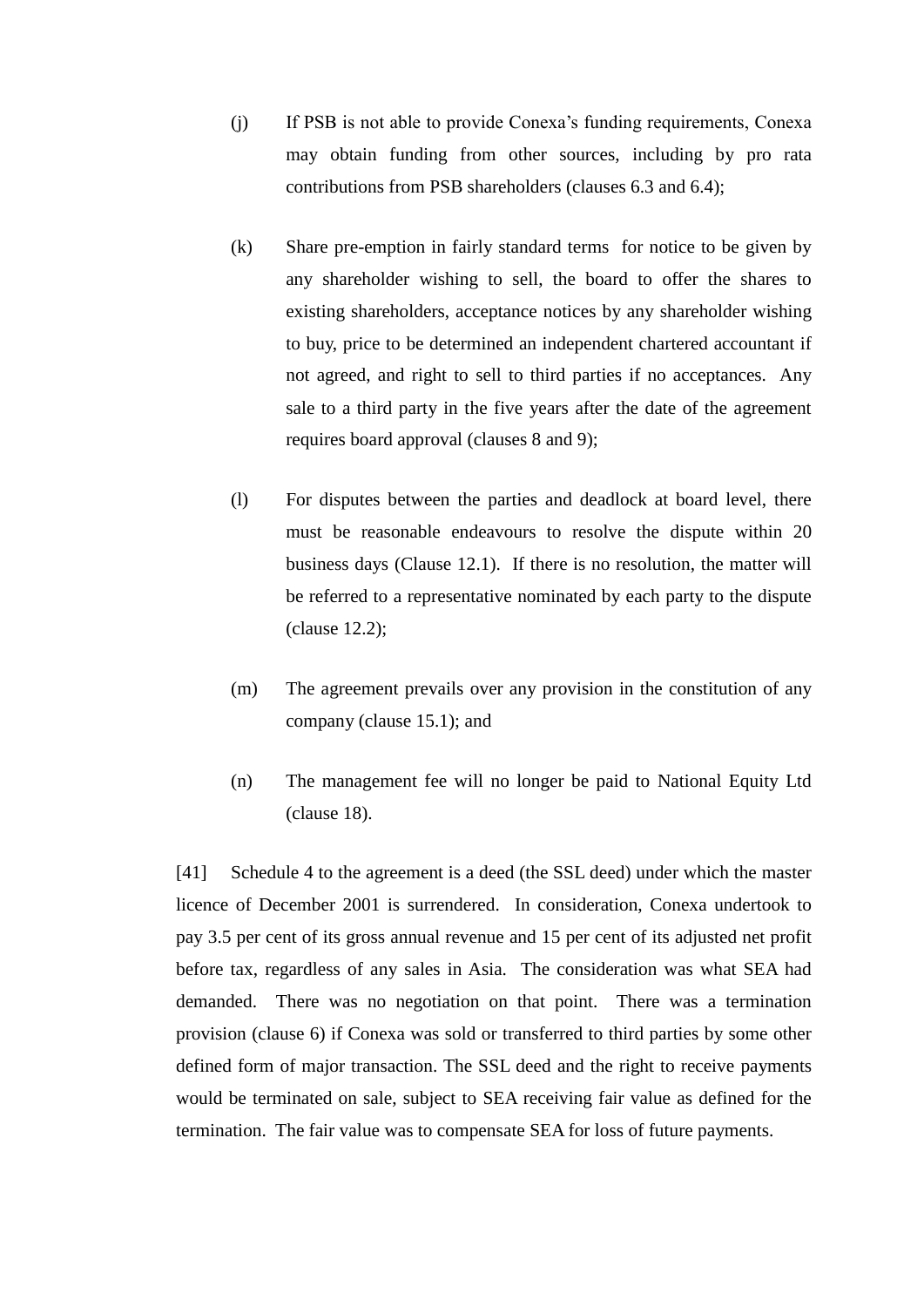[42] The shareholders' agreement preserves the equality of voting power and control between the NEO directors and shareholders and SEA.

[43] SEA had now resolved the master licence issue by surrendering the licence so that Conexa could have a free hand to expand world-wide without concerns as to breaching the licence in its territories. That was a commitment to making Conexa work.

[44] The shareholders' agreement does not provide for Conexa or PSB or any other company in the group to change domicile to another jurisdiction.

[45] The shareholders' agreement resolved the deadlock in the meeting of 7 October 2010. There was no dispute as to the strategic direction of Conexa. Apart from the insertion of "urgently" into clause 3(c) of the agreement, there was no departure from what had already been agreed in business plans approved by the board. The contract with the Ministry of Economic Development was signed with unanimous board approval.

[46] Mr Fletcher took over as chairman. There was a change of practice. Until then, decisions for all three companies had been dealt with in one meeting. Now the business of each company was addressed in separate meetings. Board meetings were held on 16 December 2010 and 25 January 2011. They were productive and harmonious.

#### **Proposed redomiciling of Conexa**

[47] Mr Fletcher worked with the management team on budgets and business plans for Conexa and GSB and price modelling for Conexa. He also arranged for the signing of the contract with the Brakes Group to be deferred and for negotiations to be started afresh. With the approval of the board he also started investigations and preliminary planning for Conexa to move overseas, specifically for its head office and senior executive team to relocate to Hong Kong. He asked KordaMentha, accountants, to value Conexa – that could be required for tax purposes if Conexa were to be sold to any overseas entity. The tax issue was not relevant for SEA but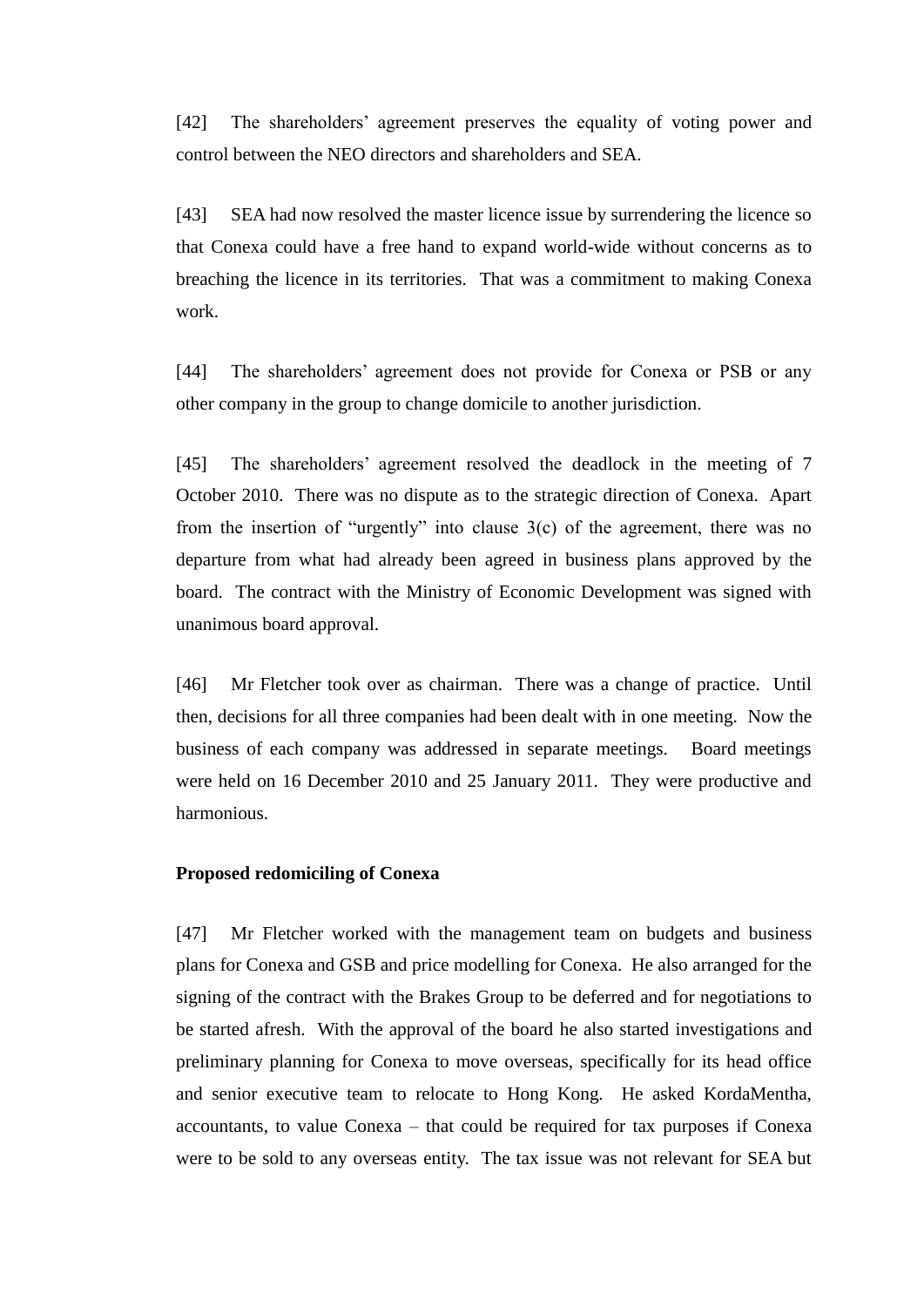any recovery for depreciation would affect NEO shareholders as New Zealand tax residents. He also asked PricewaterhouseCoopers Hong Kong to give a report on the tax efficiency of moving Conexa offshore. Mr Fletcher was concerned that it was tax inefficient for Conexa"s international profits to be channelled through New Zealand, when they could be channelled through a jurisdiction with lower corporate tax rates.

[48] The PricewaterhouseCoopers Hong Kong report of 24 February 2010 recommended two options:

- (a) A new holding company (HoldCo) is incorporated (potentially in Bermuda, British Virgin Islands or the Cayman Islands) to hold a Hong Kong subsidiary (HKCo). HKCo then acquires Conexa. Intellectual property is split between Conexa (licensing rights for customers in US, Australia and New Zealand) and HKCo (for all other international customers). The split was proposed to take advantage of New Zealand double tax agreements.
- (b) HoldCo is incorporated in a tax haven as in (a) to hold HKCo. HKCo acquires Conexa. HoldCo incorporates a new tax haven company to hold the international intellectual property (IPCo). Intellectual property is split between Conexa (licensing rights for customers in US, Australia and New Zealand) and IPCo (for all other international customers).
- [49] The report contains an important note:

HoldCo and HKCo need to ensure that their centre of management is not in New Zealand and its directors do not exercise control of HoldCo and HKCo in New Zealand. This will require key executives/management running the group to move from New Zealand and make decisions outside New Zealand. The overall management and control of HoldCo and HKCo should not be from New Zealand otherwise HoldCo may be regarded as tax residents of New Zealand and be subject to New Zealand tax. To ensure that this does not happen decisions in relation to HoldCo"s and HKCo"s operations should not be made in New Zealand and the majority of HoldCo"s and HKCo"s directors should not reside in New Zealand.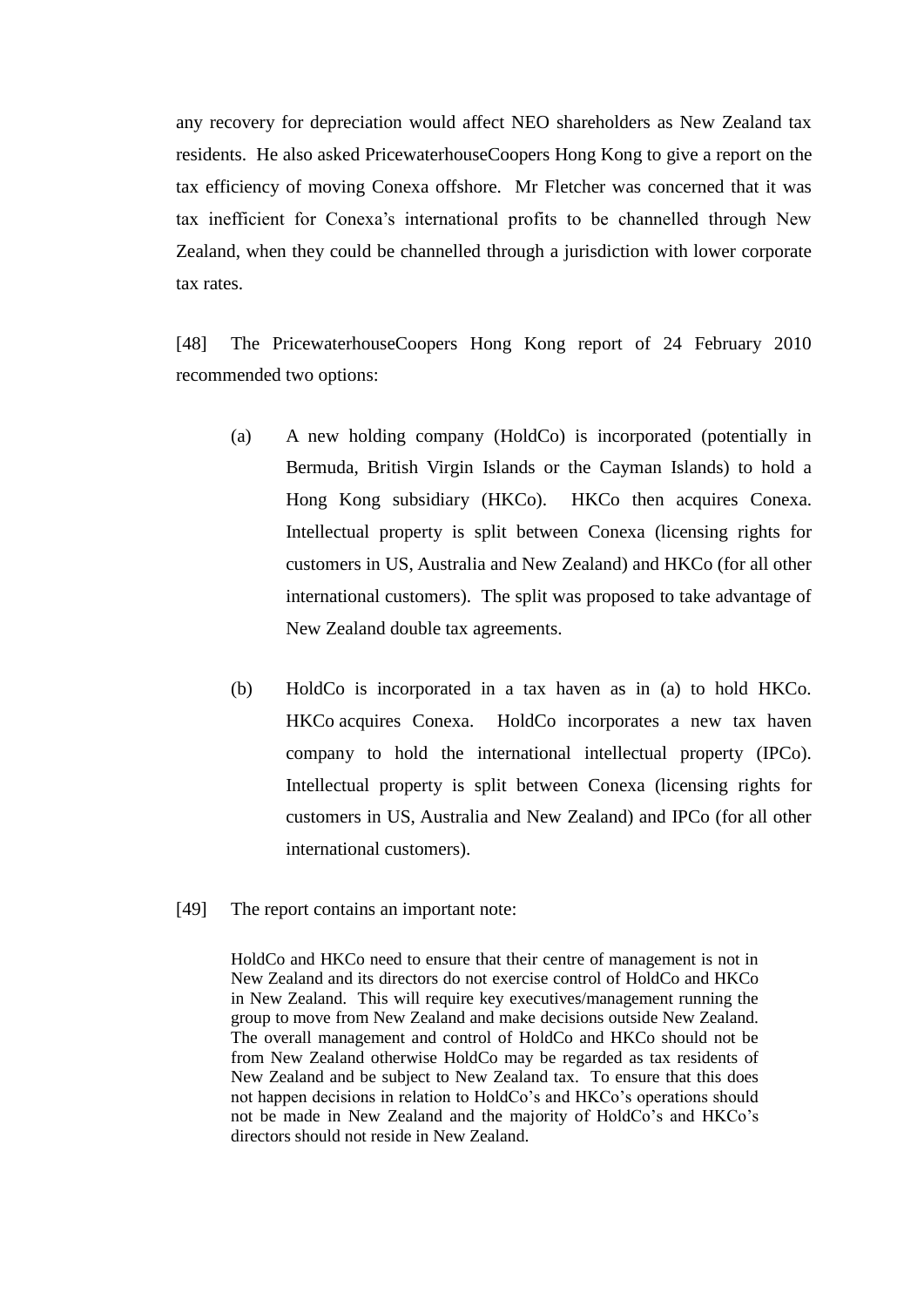[50] The NEO shareholders generally supported the proposed move to Hong Kong. Mr Gosling sent an email to the other directors on 8 March 2011 saying that the NEO directors approved the 2011 budget, the NEO shareholders were prepared to contribute their share of \$500,000 for a further funding requirement and they approved the latest business plan (the Conexa International Staffing Plan, which provided for the relocation of staff overseas). He also added that they supported the relocation and tax structure plan so long as it did not affect the 50/50 control through the board directors and the tax position was neutral for New Zealand shareholders for tax and capital gain purposes.

[51] The NEO directors took advice from an accountant on the tax issues. Her opinion raised a number of queries including as to residency (Mr Rajab would continue to be a New Zealand tax resident because his family would stay here, even though he would be overseas about 50 per cent of the time), how directors resident in New Zealand could exercise control outside New Zealand, whether HoldCo and HKCo would be controlled foreign corporations for New Zealand tax purposes. She sounded a warning that the restructure could be viewed as tax avoidance. While her opinion was put in evidence, she did not give evidence and I have no basis on which to gauge her expertise in cross-border tax issues. Mr Gosling sent the opinion to Mr Fletcher on 17 March. Earlier on the same day he also emailed Mr Fletcher noting that the proposed restructure was extremely complex, needed careful consideration and review. He said that the relocation of staff outside New Zealand should proceed but that it was not necessarily tied to a relocation for tax purposes. Following discussions with NEO directors, Mr Fletcher circulated a paper on 20 March setting out the commercial case for relocation.

[52] There was a meeting of the board of Conexa on 8 April 2011. There was discussion of the proposal to change Conexa"s domicile. Mr Gosling set out the NEO shareholders' position:

I think our position has been covered in a number of ways by email and basically what we"re saying is that we feel at this juncture the timing is not right in terms of a number of issues – commercial reality, control, taxation, establishment that we have a sound business case and a profitable ongoing business. We're saying we don't think the timing is now. We're not against the principle. In fact, if the company is successful then it is very logical that it moves offshore but we're saying at this present time we think it's too early.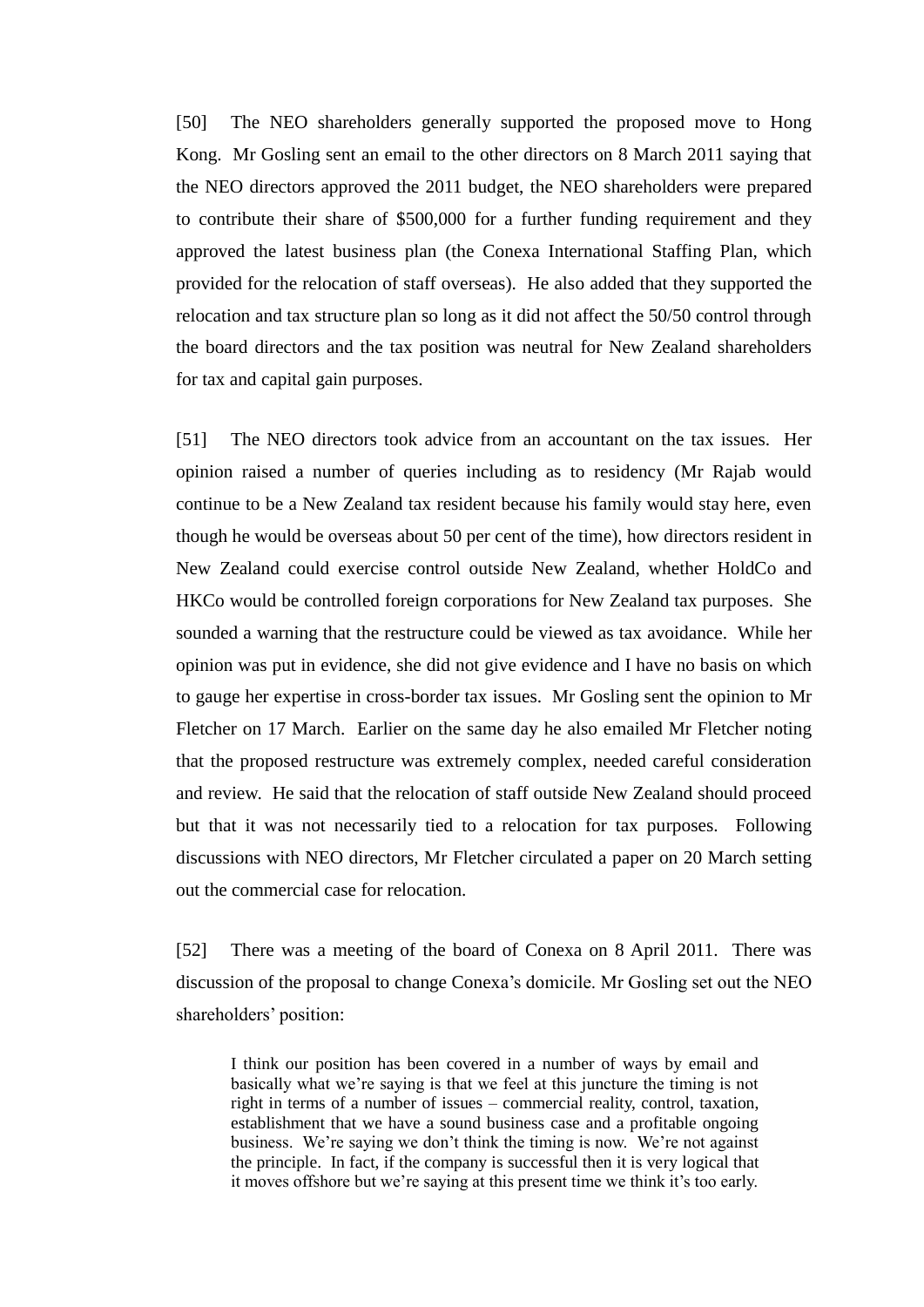[53] After discussion, a motion was proposed that the board approve the recommendations contained in the PricewaterhouseCoopers tax and domicile report, and authorise management to prepare the necessary resolutions and auxiliary documentation for execution by the board and shareholders. That was the redomiciling motion. The SEA directors voted for it and the NEO directors voted against it. The motion failed. For the SEA directors, Mr Fletcher said that they regarded the resolution as integral to the business of the company going forward. Mr Gosling repeated the NEO directors' position.

[54] Mr Fletcher then put the motion for approval and adoption of the Conexa 2011 budget. The NEO directors voted for it, the SEA directors against. The motion failed. This was the budget that Mr Fletcher had worked on with the management team. It had already been circulated for the directors to consider. By the time of the meeting, none of them had any concerns with the substance of the budget. The only reason why the SEA directors voted against the budget was the failure of the motion to redomicile Conexa. Other business on the agenda also failed following the failure of the budget motion. On a motion that Conexa request funding from PSB for 2011, all voted against. On a motion to approve the 2011 business strategy, the SEA directors voted against and the NEO directors abstained. On a motion to approve and adopt the strategy paper for negotiation with Brakes, $^{25}$  the SEA directors voted against and the NEO directors abstained. On a motion to approve KPI and management report templates, the NEO directors voted for and the SEA directors against. The SEA directors" consistent opposition was because the redomiciling motion had failed, not because of the merits of the particular motions. The NEO directors voted or abstained on the merits. Other matters discussed at the meeting are not relevant for this case.

[55] On the merits of the redomiciling motion, the SEA directors' position was that moving Conexa offshore was consistent with the strategy for Conexa in clause 3(c) of the shareholders" agreement. The growth of the company would come from offshore. It was sound to locate the business offshore to win clients and revenue and to have access to better capital markets. It was beneficial for Conexa to own its

 $25$ <sup>25</sup> Signing had been held over. If the PwC report were adopted, an offshore Conexa company would sign the agreement, not Conexa NZ.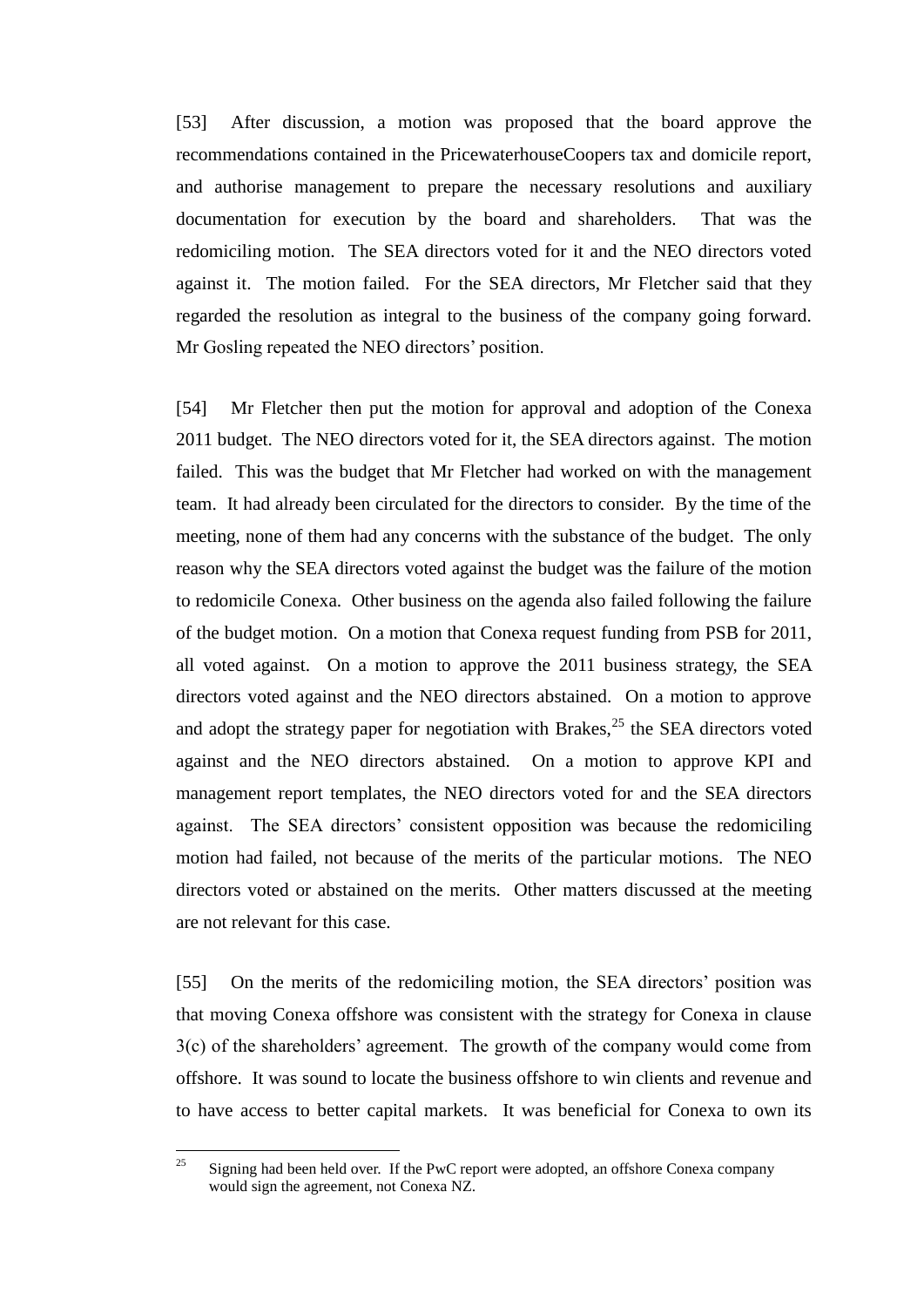intellectual property offshore. The move should not be delayed. Implementation might take six months in any event. The motion did not have to address all the legal and accounting details as they could be dealt with later. It was to get approval in principle to the move. The PricewaterhouseCoopers report showed the tax efficiencies that could be achieved. The NEO directors did not have good reason to be concerned about tax issues: according to Mr Fletcher cross-border taxation is not rocket science and their concern was "absolute nonsense." In any event, from a tax point of view it would make better sense to move Conexa offshore before it had become a proven performer. I am satisfied that in promoting the redomiciling the SEA directors were not intending to wrest control of Conexa or to assert dominance over the NEO interests. They were acting in what they considered to be the best interests of the company.

[56] The position of the NEO directors was that they did not oppose the expansion overseas, but had always supported it. They did not oppose establishing offices overseas and relocating staff offshore. While they saw the merits of the proposal, they believed that the move was too early. There were risks in selling Conexa"s intellectual property, perhaps for little or no consideration, to a company based in a tax haven. In their eyes, Conexa should first establish itself as a success before it moved offshore. The tax issues affected their control of the company. For them, the risks might be that if they were held to be in control of an offshore Conexa on the application of New Zealand"s foreign investment fund rules they would be taxed not only on distributions they received from the offshore Conexa, but also on undistributed profits retained in the company. The price of avoiding that might be to cede control to SEA. Tax and legal issues had not been resolved and should be. The value of Conexa and its intellectual property had not been established satisfactorily. Sale price and other critical terms had not been formulated. I find that in voting against the motion, they were not acting selfishly in their own interests and were not intending to depart from the shareholders' agreement. They also were acting in what they considered to be the best interests of the company.

[57] The result was that the directors disagreed on the timing of redomiciling, each side acting in good faith. It goes without saying that on this disagreement on a business issue, I should not express any view as to the merits, if I had one.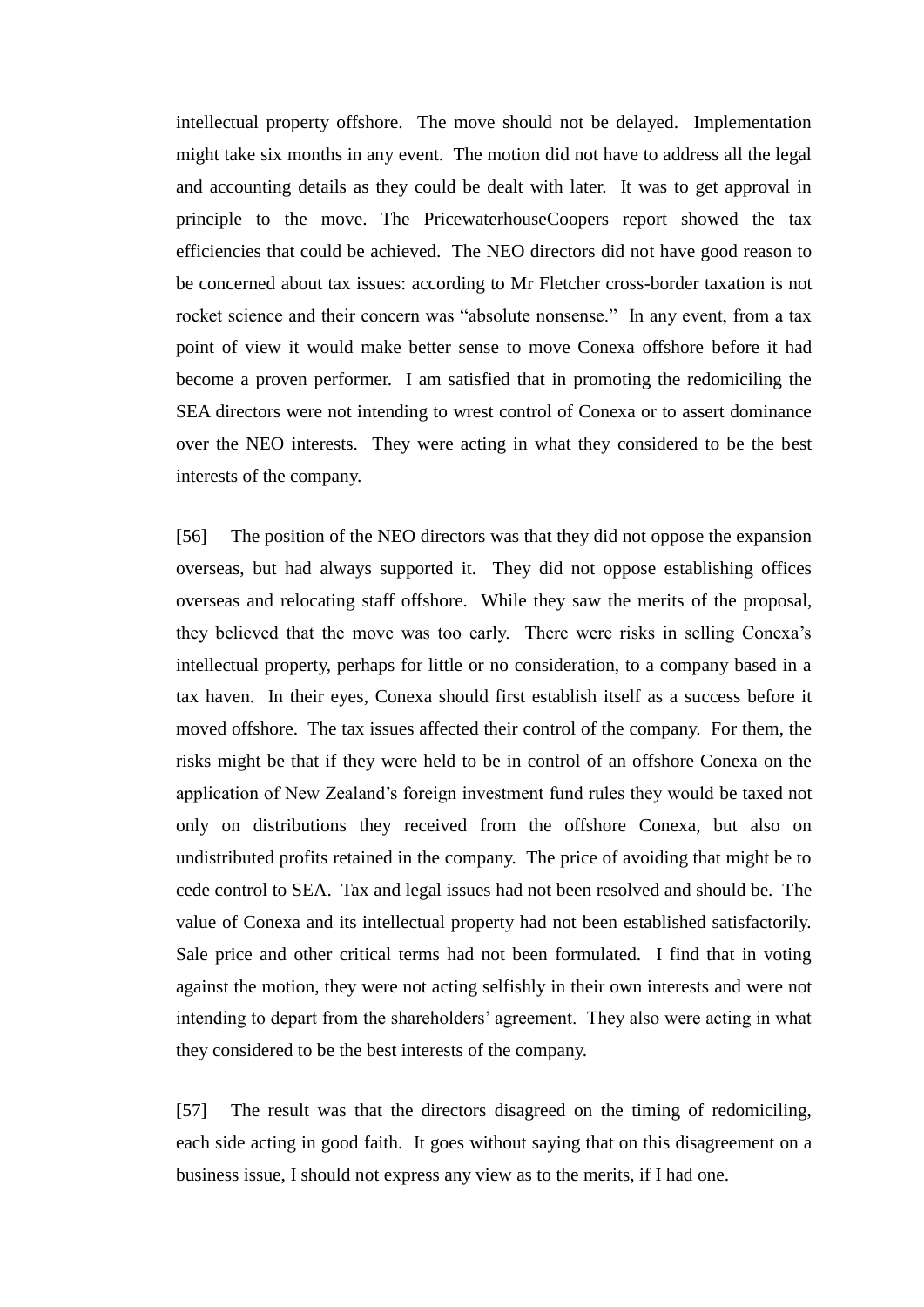[58] The next matter is the SEA directors' linking of the failure of the redomiciling motion to their refusal to approve the 2011 budget and other motions. The NEO shareholders have consistently maintained that the only real difference was as to the timing of the redomiciling and there was no justification for the SEA directors to use that disagreement to paralyse the board's decision-making. Mr Fletcher"s evidence was that the redomiciling was fundamental as a building block, a cornerstone, to growing the company internationally. In his words, they were not going off half-cocked to spend money in other parts of the world if the cornerstone was not in place. Without approval for the redomiciling there was no point in proceeding further. In the meeting he made it clear that the issue was a fundamental one. I accept that Mr Fletcher was accurately stating the position of the SEA directors. They did not oppose the later motions as a way to put pressure on the NEO directors to come round to their viewpoint. There was no ulterior motive. Nor were they irrationally inflexible. They may have been dogmatic (and that is not for me to say) but in linking the motions they were making a purely commercial decision. Again, the SEA directors' decision was on a business issue on which I should not express any view as to the merits.

#### **Attempts to resolve deadlock**

[59] On 19 April 2011, Mr Fletcher as director of SEA wrote to the NEO shareholders starting procedures under clause 12 of the shareholders' agreement because of the deadlock in the meeting on 8 April. He proposed a further meeting of directors of PSB and Conexa to seek to resolve matters. Mr Brown replied on 26 April. He restated the NEO position, criticised the SEA linkage of the motions and said that the only substantive issue on which the parties were not agreed was the timing of the redomiciling proposal. Mr Fletcher called a board meeting to try to resolve the issue under clause 12.1 of the shareholders' agreement. He replied to Mr Brown's letter, affirming SEA's position.

[60] A board meeting was held on 17 May 2011. The deadlock issue was discussed at some length. Neither side moved from the position it had already taken. Mr Jesse Lu proposed that PSB go into voluntary liquidation. The NEO directors opposed that. The SEA directors rejected a suggestion that SEA dispose of its shares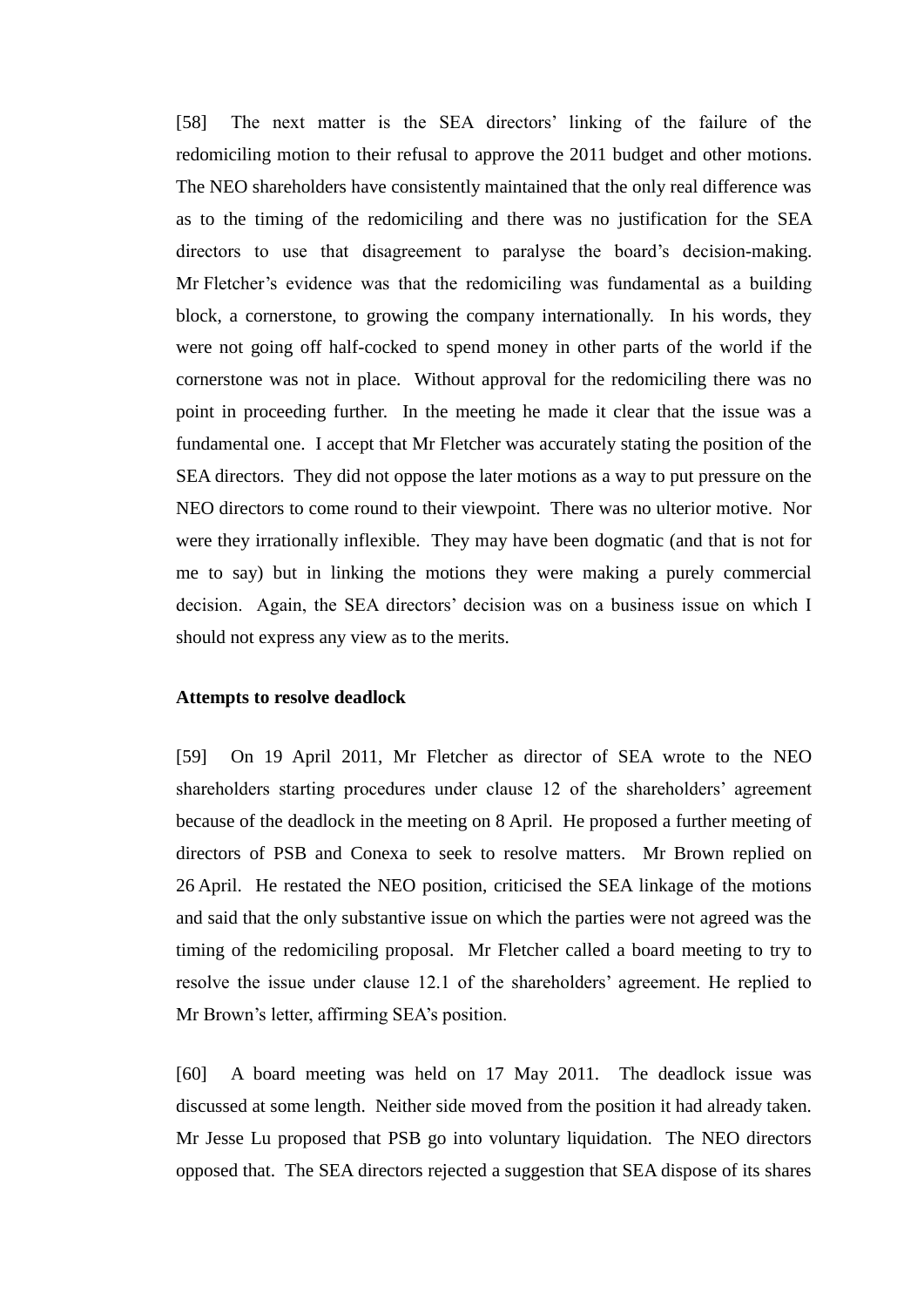under the share transfer provision of the shareholders" agreement. A motion to approve and adopt the Conexa budget failed for opposition by the SEA directors. The meeting did not result in a resolution of the differences at the meeting on 8 April. It is also interesting that Mr Rajab reported that for Conexa, customers were currently happy, things were moving forward, opportunities were coming from multiple places, the company and the staff were in good shape and he expected the company to turn a profit.

[61] There have not been any more board meetings since then. The three companies are operating without direction or governance from their boards. Conexa is operating under the budget for the year before under clause 5.3(c) of the shareholders' agreement.

[62] Mr Fletcher then moved to the next stage of the deadlock resolution procedure under clause 12.2 of the shareholders" agreement. SEA appointed Mr Fletcher and NEO appointed Mr Daniel. They met on 7 June 2011. The outcome was a proposal to investigate a sale of GSB and Conexa. Both parties were prepared to follow that up. An investment bank would be appointed to conduct the sales. Grant Samuel & Associates Ltd was chosen. Mr Lorimer of that company dealt with the matter.

[63] During July 2011, SEA circulated various versions of a proposed agreement in relation to sale process. The parties were SEA, SEA Holdings NZ Ltd, its immediate holding company, the NEO shareholders, PSB and Conexa. I need to consider the last version only. The agreement provided for the sale of GSB and Conexa to be conducted by Grant Samuel. A timetable was set. The agreements for the sale of each company were not to contain any warranty or indemnity other than standard warranties as to title to the Conexa and GSB shares. The consideration must be cash only. Either 25 per cent of the purchase price was to be paid to SEA Holdings as fair value under the SSL deed, or a complicated provision would operate, allowing SEA to decide whether to terminate the deed of surrender based on final bids. In such an event, bids would state whether they were made subject to accepting the payment obligations under the surrender deed or not, with SEA able to decide to take a higher differential. The successful bidder was to be the highest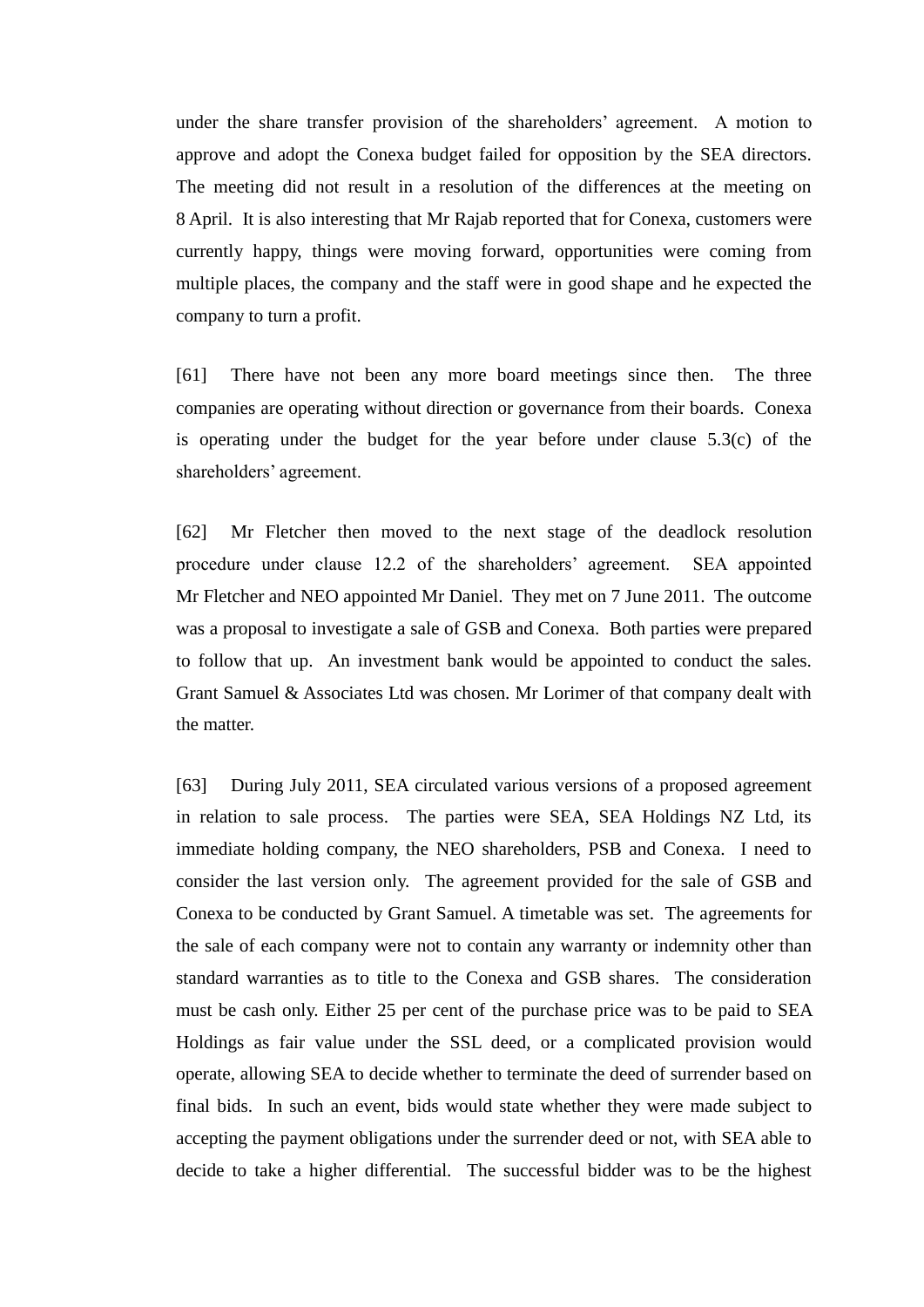bidder who did not make any alterations to the agreement for sale and purchase. Any shareholder of PSB would be entitled to bid. The shareholders of PSB must pass a special resolution for the voluntary liquidation of the company if no agreements for sale and purchase had been entered into on 20 October 2011 or immediately after settlement of any agreements.

[64] Mr Lorimer was asked to comment on an earlier version of the proposed agreement. He also gave evidence. He considers that GSB and Conexa would both attract a reasonable level of interest as they are good businesses. They could be sold for their fair value given appropriate time and commitment from the vendor. He would expect them to command an eight-figure purchase price, with Conexa getting substantially more than GSB. GSB is more likely to attract a local buyer and Conexa a buyer from overseas.

[65] Mr Lorimer had three major concerns with SEA's sale terms: the refusal to include standard warranties, the refusal to accept any changes to the sale agreement and the requirement for immediate liquidation of PSB after completion. He explained these concerns to SEA"s representative, Mr Kenward. SEA remained unmoved. According to Mr Lorimer, the minimum warranties given by the vendors should be for title to shares, title to intellectual property, taxation and litigation. Warranties are the subject of negotiation in any sale. Limitations as to duration and amount may be negotiated. In cross-examination, he set out why a due diligence process would not be enough to satisfy a prudent purchaser. He regarded SEA"s insistence that only bids which did not incorporate any amendments to the draft agreement as unrealistic, given that in transactions of this sort buyers and sellers do negotiate terms. The immediate liquidation of PSB would make any warranty worthless. SEA's position on these three concerns was so unusual that any potential bidder would have to be told at the outset of the sale process. In his view, these matters would effectively scuttle a sale to a serious third party purchaser. Only the current shareholders of PSB could be expected to bid. I accept that Mr Lorimer"s concerns are valid.

[66] SEA says that as a matter of policy SEA Holdings Ltd, as a listed company, does not give warranties to buyers in these cases. Mr Lorimer's evidence is that that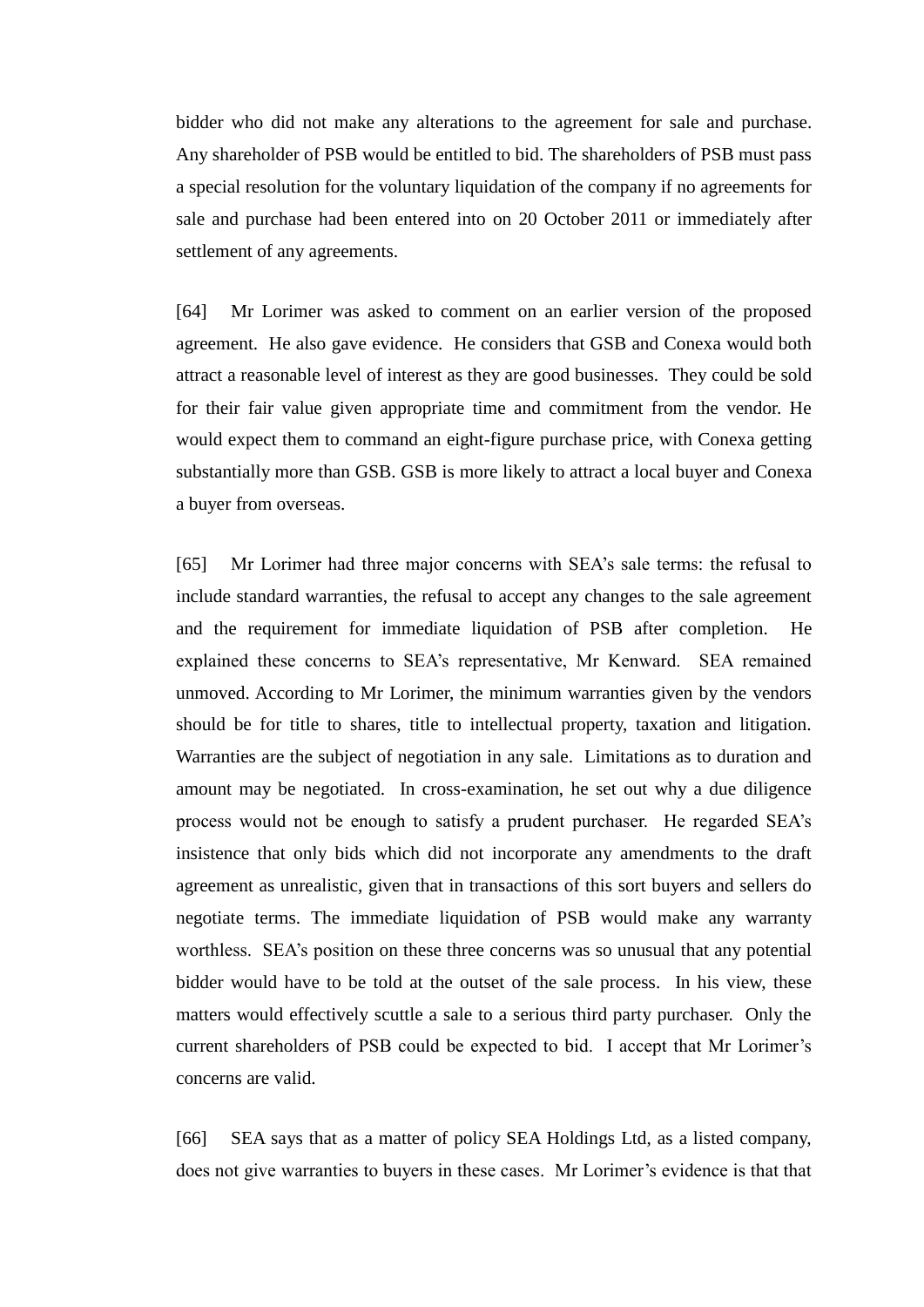is contrary to his experience. Public companies as much as private companies give warranties as to the business as a way of securing a good price. SEA did not try to justify its policy in its closing.

[67] Because SEA insisted that any sales process had to be on its terms and NEO regarded those terms as uncommercial, the parties did not agree. Mr Fletcher took that as completing the process under clause 12.2 of the shareholders' agreement.

[68] There have been other proposals to see if the parties can resolve their differences, but without success. NEO proposed that SEA take a majority position in Conexa and that NEO take a majority position in GSB, but SEA rejected the proposal. NEO proposed that SEA take Conexa entirely and NEO take GSB entirely, but SEA again rejected. SEA proposed that NEO give it control of PSB for no consideration, or it would apply to liquidate. NEO was prepared to consider allowing SEA control, so long as its minority position was protected, but SEA rejected this. Other than to note that SEA believes that GSB is currently worth more than Conexa, it is not necessary for me to comment on the reasons given by the parties. So far, neither party has initiated the share transfer process under clause 8 of the shareholders' agreement. SEA began this proceeding in August 2011.

[69] No-one has yet carried out an expert valuation of GSB or of PSB. GSB has an established record of trading profitably at a steady rate, so carrying out a valuation should not be a challenge for an experienced accountant. KordaMentha provided a valuation of Conexa early in 2011. That valuation supports SEA"s views that Conexa is worth less than GSB. KordaMentha"s report was not put in evidence. Mr Graham, who worked on the report, said that it was not in final form and that it was heavily qualified. He applied a discounted cash flow approach, but in the absence of company forecasts of future performance he had to make his own projections. Anyone now trying to value Conexa would face the same uncertainty. While the company now seems to be turning profitable, it will be difficult for anyone to forecast future profits as its growth prospects are still uncertain. However, existing shareholders are more likely to have a more informed appreciation of the potential of the company.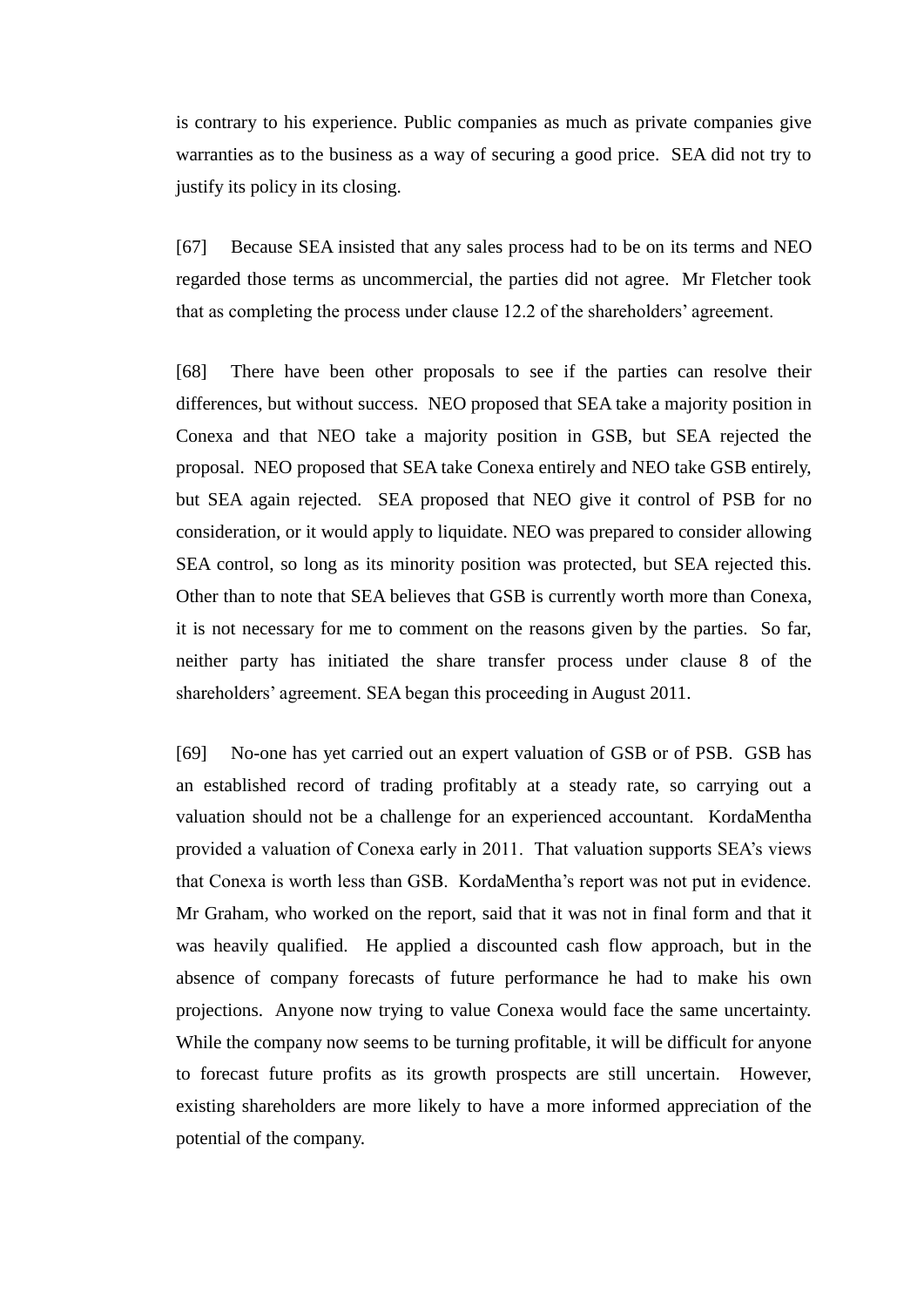## **Assessment of state of deadlock**

[70] This case shows that there are various forms of deadlock. There may be deadlock on a single issue or set of issues. In those cases the parties may be able to put those deadlocked issues to one side while continuing to run the business. That sort of deadlock does not call for the liquidation of the company. In another sort of deadlock, one party links the failure to agree to one issue to co-operation on other issues. The deadlock on other issues may impede the operation of the company in a way that the deadlock on the initial issue does not. The linkage escalates the deadlock. In these cases the question will arise whether it was legitimate to escalate the deadlock. If a party has improperly escalated the deadlock, they may be held to have created the deadlock, which may count against them in a liquidation application. The NEO shareholders say that this is a single-issue deadlock case that SEA has improperly escalated. I accept that SEA's linkage was not improperly motivated but was a commercial decision. If I had held otherwise, I would dismiss SEA"s application for being the sole cause of the deadlock. As it is, neither side is solely responsible for the impasse.

[71] If only the motions that were not passed at the meeting of 8 April are considered, then the deadlock appears to affect only the operations of Conexa. It is still able to carry on business in some fashion, but has a board that is deadlocked on moving forward. GSB continues to carry on business successfully and none of the failed motions affect it, except as to the application of its profits to Conexa. GSB currently earns more than Conexa. Business is continuing. However, a wider consideration is required. The deadlock has affected relations between the blocs of directors and shareholders. SEA has lost patience with the NEO shareholders. It believes it has put a lot of time and effort and money into PSB. It made a significant commitment with the surrender of the master licence and it is frustrated that in its view the NEO shareholders did not have the common sense to follow its plans for international expansion of Conexa. In its eyes, the NEO shareholders have not recognised the urgency required, despite clause 3(c) of the shareholders' agreement. It is suspicious that the NEO shareholders do not really share its vision for the international growth of Conexa. It feels a sense of betrayal. It is no longer interested in staying in the same company as the NEO shareholders. It wants out.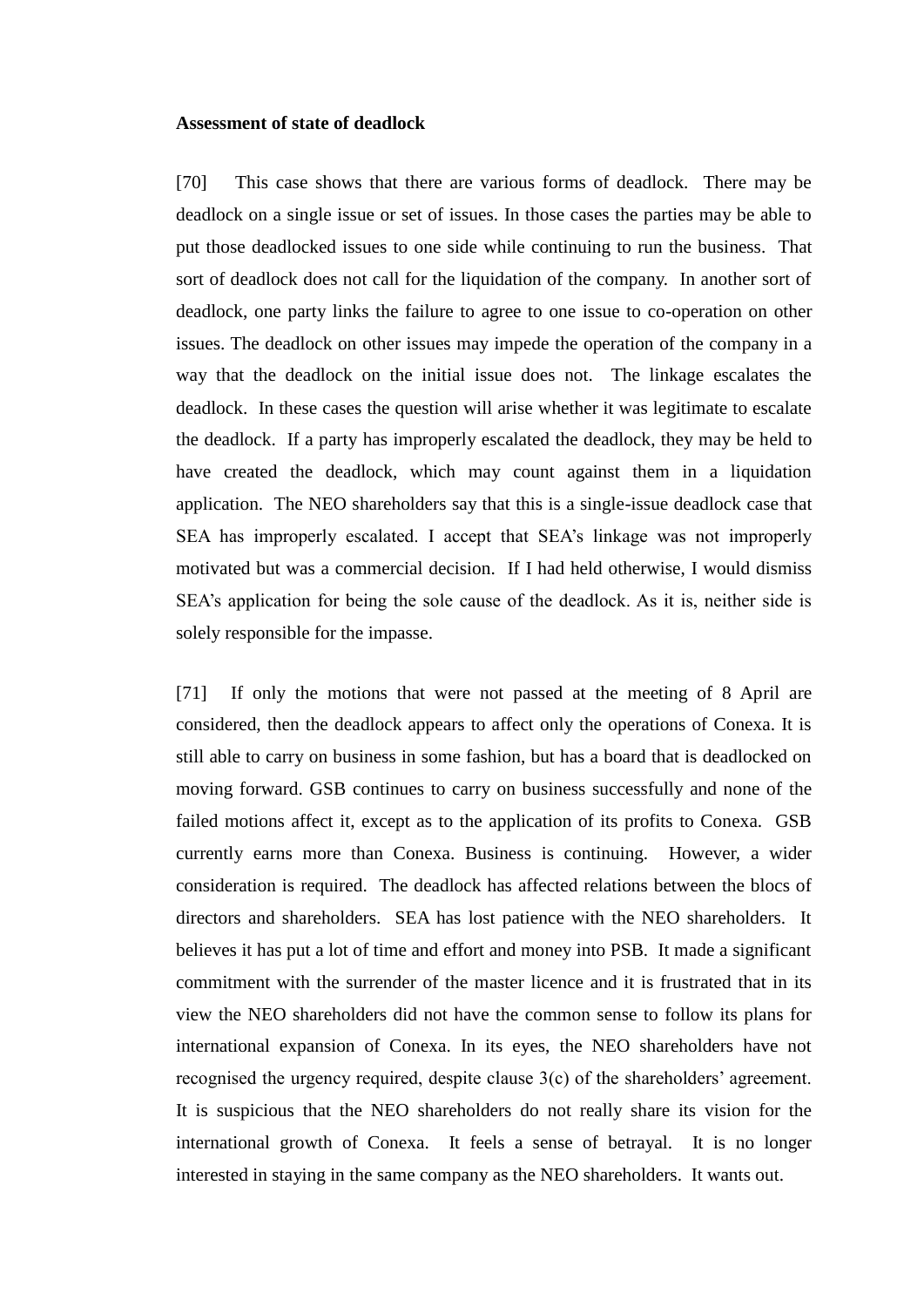[72] For their part, the NEO shareholders could not understand the linkage SEA made between the redomiciling motion and other routine motions that would always have been passed in the ordinary course. They had good reasons to be cautious about the redomiciling and that issue did not stand in the way of other steps for Conexa"s international expansion. In their eyes, SEA had used strong-arm tactics in the October meeting to get its way. The April meeting also seemed to them a case of SEA using strong-arm tactics to get its way. They would be suspicious that SEA would use similar tactics again to get its way and if they gave way again, that would be a de facto surrender of control.

[73] Only one witness believed that it would be possible for the parties to resume normal working relations. That was Mr Brown. His position is consistent with his appreciation from the outset that internal differences are destructive and should be avoided, his willingness at times to seek compromise in the interests of the company and his desire to sustain the company with which he had been associated for so long and into which he had invested so much. I do not have Mr Brown"s optimism. The sad fact is that relations between the parties have deteriorated to such an extent that it is not realistic to expect the parties to work again in harmony. There is evidence of incidents that show the breakdown in relations between the parties. It is unnecessary to detail them, but one is significant – the deadlock has cost Mr Brown and Mr Fletcher their friendship. The breakdown in relations means that SEA and NEO cannot be counted on to work together at director and shareholder levels to advance PSB and its subsidiaries. There will be a lack of strategic direction at board level that will prevent PSB operating effectively. The state of deadlock has existed at least since the board meeting of 8 April 2011. It has continued since. The parties' attempts to resolve the impasse so far have been unsuccessful. There is such a deadlock at board and shareholder levels that the Court can consider whether to make a liquidation order.

## **Liquidation and an alternative way out of the impasse**

[74] SEA says that on that finding an order for liquidation should follow. Its case is that liquidation is a just and equitable resolution of the deadlock. As PSB is a holding company, its subsidiaries can be sold as going concerns, without the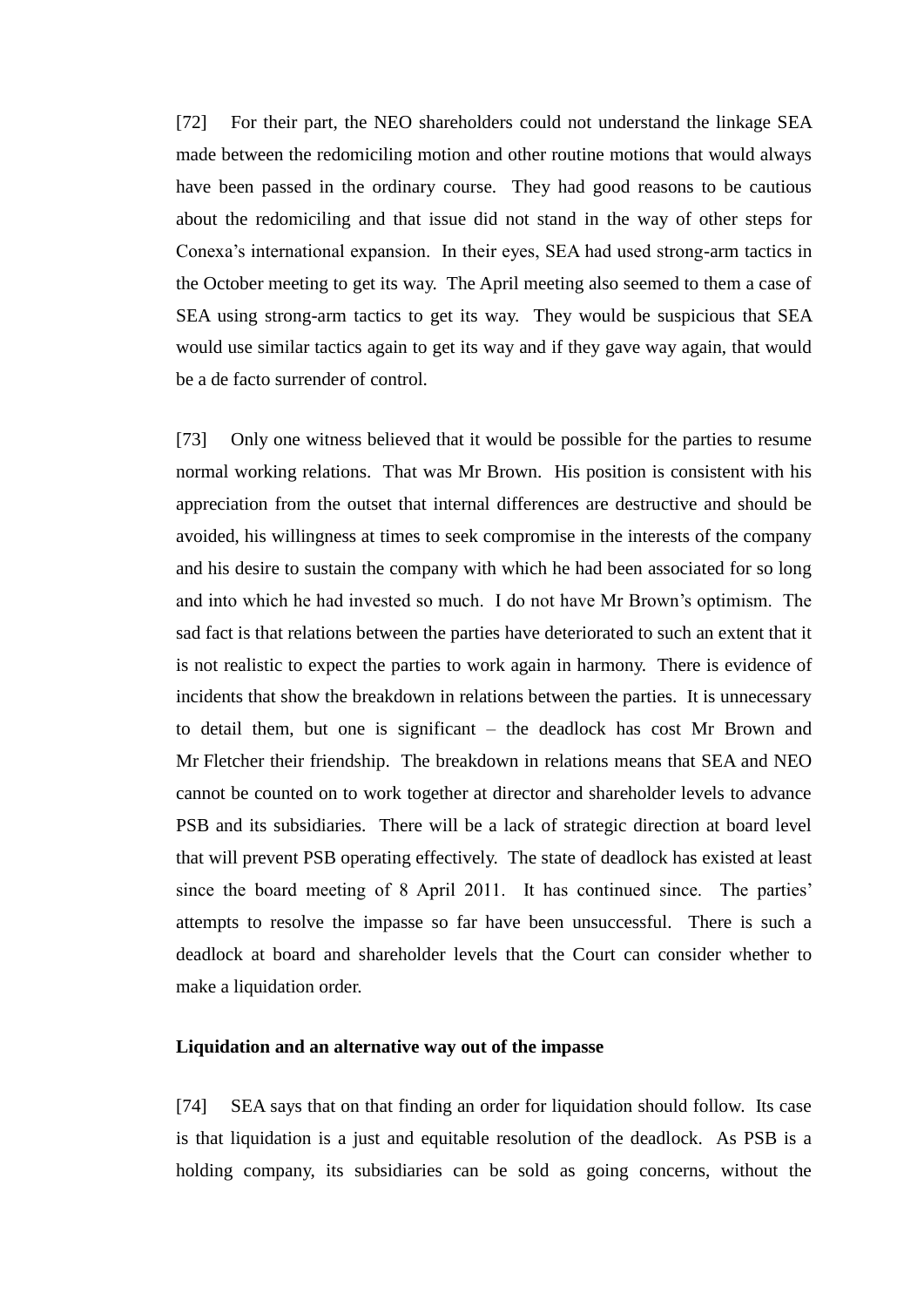disruption that normally goes with liquidation of an operating company. Liquidation will provide an orderly separation of the parties' interests under the conduct of independent professionals – insolvency practitioners. They will set the terms of sale independently of the parties, avoiding the need for the parties to agree on the process. They will sell GSB and Conexa for the best available price, although the parties will have the opportunity to bid. There is no reason to believe that the sales will not achieve full value. The difficulties as to warranties identified by Mr Lorimer can be addressed. A separation of the parties' interests is inevitable and will lead to liquidation. The only difference between the parties is the order in which steps were taken – liquidation-sale-distribution or sale-liquidation-distribution. There is no other way of breaking the deadlock.

[75] Mr Graham, an experienced insolvency practitioner, gave evidence in support. In his opinion, the fact that the holding company was in liquidation should not adversely affect the sales of the subsidiaries. As PSB had guaranteed Conexa"s contract with the Ministry of Economic Development, Conexa would need to address that with the Ministry before it was sold, but that issue would arise on any sale of Conexa and was not peculiar to a liquidation. Sales of shares in GSB and Conexa by the liquidators were more likely than sales of assets by directors of the subsidiaries. The fact that existing shareholders might be potential purchasers was not problematic, so long as a proper process was followed to ensure that the sales were at the best price reasonably obtainable. An investment bank or recognised industry agent could be engaged to assist in the sale of a technology company such as Conexa. As to warranties on sales of shares in the subsidiaries, he acknowledged the objections made by Mr Lorimer. A warranty given by PSB would be of limited value to a purchaser because the company has little substance outside Conexa and GSB, so the issue would arise whether PSB was in liquidation or not. If warranties were a significant concern to a purchaser, the issue could be addressed in several ways: shareholders in PSB could give warranties directly to the purchaser, but he noted that shareholders resist giving such personal guarantees; a share sale agreement could provide for warranties to have real effect by the liquidator retaining funds on a specified basis as to value, duration and procedures for claims, and delaying the time of distribution to shareholders; a warranty and indemnity insurance policy could be obtained; and it may not be necessary to give warranties, in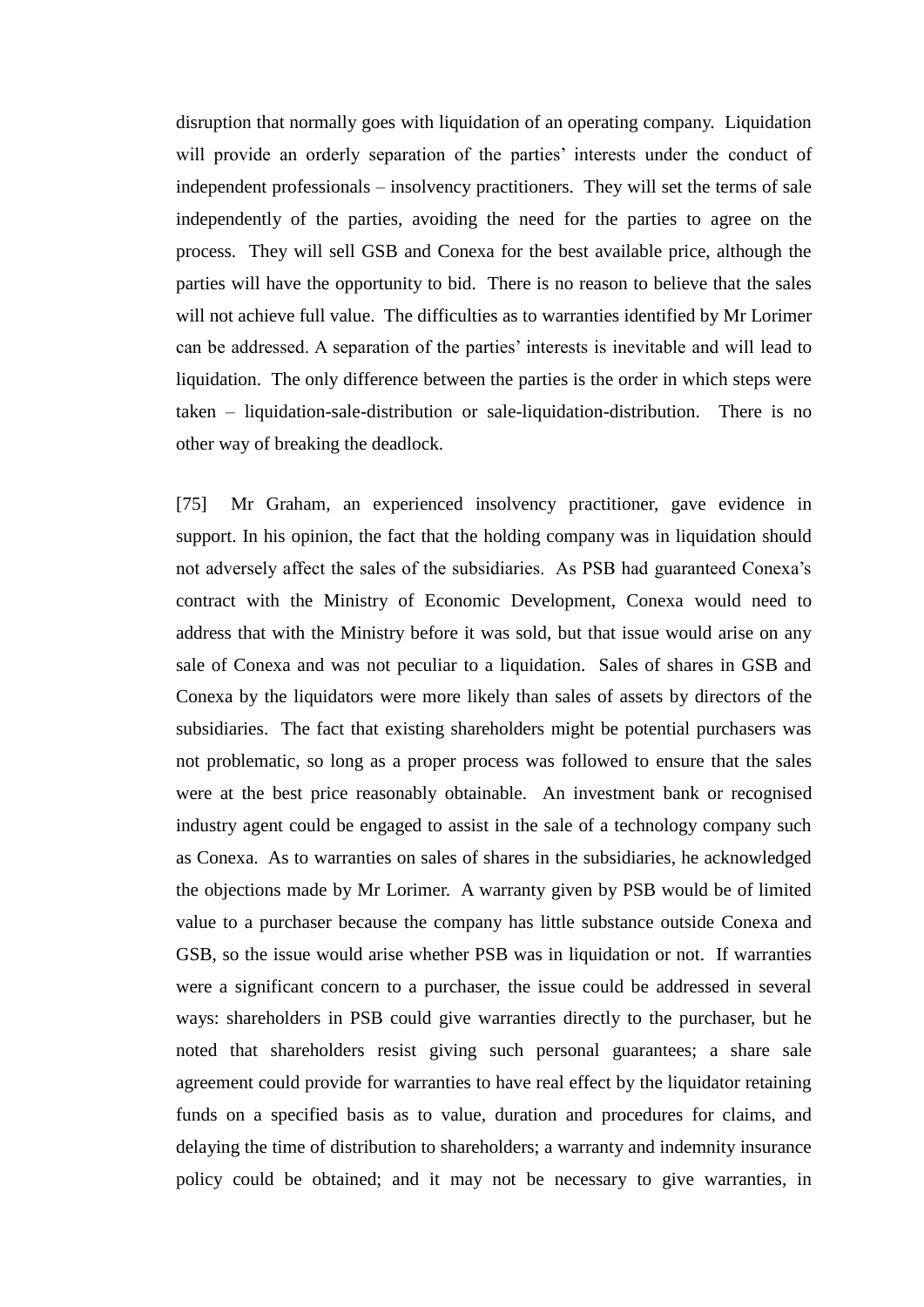particular if the purchaser is familiar with the businesses, such as one of the existing shareholders. He did not address the effects of the termination provision in the SSL deed.

[76] In support of there being no reasonable alternative, SEA submitted that the share pre-emption clauses in the shareholders" agreement are a restriction on the normal rights of sale. They are not a remedy for deadlock, but simply give a nonselling shareholder protection in the form of a right of first refusal. It referred to evidence of Mr Lorimer that a sale by one bloc of the shareholders in PSB would be very unlikely to have a successful outcome other than a very low price. As to alternatives proposed by NEO, they generally involved arrangements for the parties to separate their interests, which required co-operation, something the parties had shown was not a realistic prospect; were commercially unrealistic; or involved ceding control, which was contrary to the shareholders" agreement.

[77] Mr Lorimer"s evidence is that on an international sale of Conexa, the liquidation of PSB would have a significant adverse effect. In his opinion, the majority of international purchasers would not even put an indicative bid in. Liquidation would raise a red flag to any potential purchaser that something was wrong and the filtering process would stop the matter going further. Given Mr Graham"s evidence that an investment bank could be engaged to conduct a sale of a technology company, I find that Mr Lorimer, an investment banker, has more relevant experience and I prefer his evidence on this aspect where it conflicts with Mr Graham's.

[78] As to warranties, it is clear that SEA has no interest in giving any warranty except as to ownership of shares. That is unlikely to encourage the NEO shareholders to expose themselves to the risk of potential liability for other warranties not shared by SEA. Retaining part of the sale proceeds on specified terms is possible but may not suit the shareholders. Mr Jesse Lu seems intent on SEA realising its investment as fast as possible. Warranty insurance is only a theoretical possibility. Mr Graham and Mr Lorimer were both aware of it, but neither had practical experience with it. Mr Graham"s last point on warranties is that an existing shareholder would not require warranties, being familiar with the company already.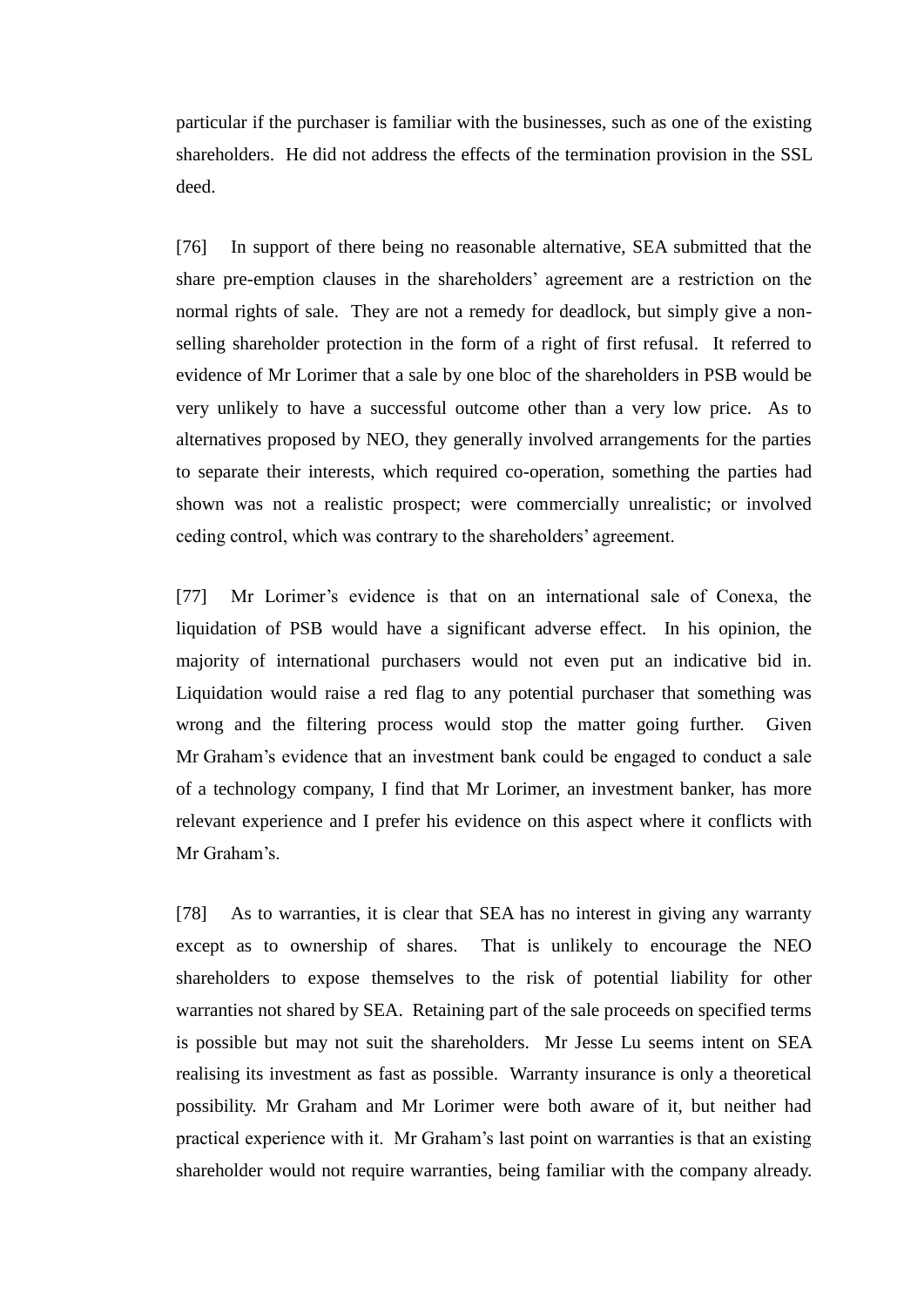On Mr Lorimer's evidence, while other potential purchasers would carry out due diligence, they would still demand warranties and would be less willing to buy to the extent that they could not be satisfied on warranty issues. Existing shareholders would not be so constrained. Existing shareholders are likely to be more willing bidders than third parties.

[79] The effects of the termination provision of the SSL deed are relevant. Clause 6.3 defines a major transaction, which triggers the requirement to pay fair value to the SEA Group:

For the purposes of this clause 6, a Major Transaction involving Conexa is one under which all or substantial portion of PSB (including Conexa) or Conexa is, with the agreement of PSB Shareholders, sold or transferred to third parties whether by way of a share sale, business sale, issue of securities or stock exchange listing.

[80] Clause 6.1 also relevantly provides:

If the shareholders in PSB agree to implement a Major Transaction (as described in clause 6.3)...

[81] A sale by a liquidator in the exercise of his powers under Schedule 6 of the Companies Act is not a sale by agreement of the shareholders if the liquidator has been appointed under a contested liquidation application. Such a liquidator is not exercising his powers with the shareholders' consent, but by virtue of the court order appointing him. In those circumstances, a sale by a liquidator will not trigger the obligation to pay fair value under clause 6.1. That consequence could only be avoided by the liquidator separately obtaining the consent of the shareholders. Accordingly, any third party buying the shares of Conexa would take Conexa subject to its obligation under clause 3.1 of the SSL deed to make annual payments to the SEA Group. Due diligence should bring this to light and I would expect that a liquidator or a responsible agent promoting the sale, such as Mr Lorimer, would draw this to the attention of potential purchasers at the outset. It raises the kind of warranty issues he was concerned about. A third party purchaser, who has not otherwise been put off, will discount what it would otherwise have offered on account of the payment obligation under clause 3.1. A purchase of Conexa by the NEO shareholders is not within the definition of a major transaction as they are not third parties and would not trigger the obligation to pay fair value. They would also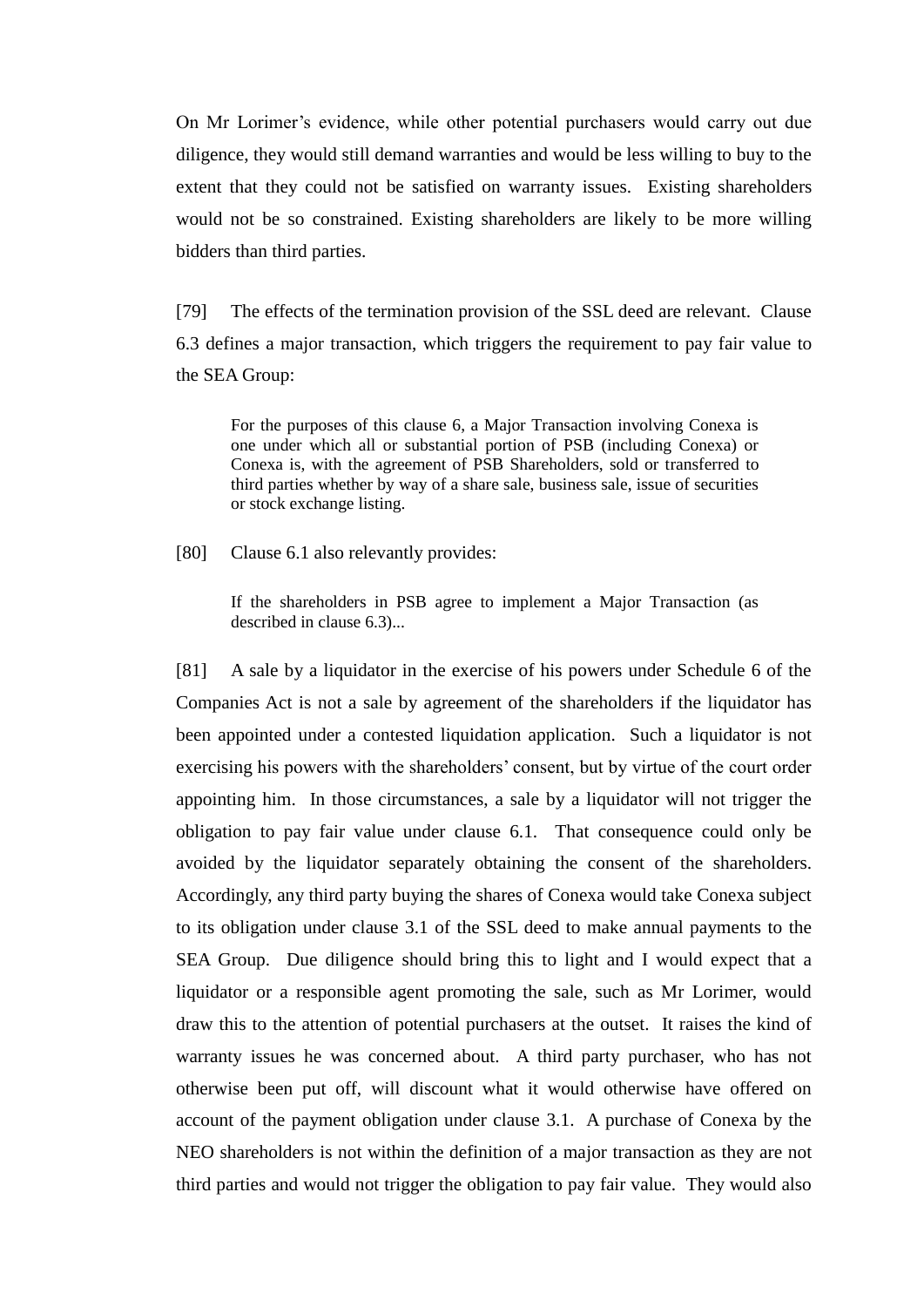discount what they would otherwise offer on account of the annual payment obligation. On the other hand, SEA will not be so constrained. If it buys Conexa, the annual payment obligation under the SSL deed will only involve internal adjustments within the SEA Group, if it were to persist with the SSL deed. SEA will not need to discount its offer in the same way that other potential purchasers will. SEA is in a preferred position as a potential purchaser of Conexa on a sale by a liquidator, as it can afford to outbid others.

[82] A liquidator wishing to make Conexa attractive to sell so as to maximise price may try to remove the effect of the SSL deed for purchasers.<sup>26</sup> He or she could only do so with the consent of the SEA Group. The SEA Group is in a position where it could effectively negotiate for an arrangement the same as or close to the fair value payment requirement under clause 6.1 of the SSL deed. Its stipulation for 25 per cent of the purchase price (or more under the complicated differential bid provision) in the drafts of the agreement in relation to sale process gives a good idea of its view of fair value. For the sake of argument, I assume that the liquidator might be able to negotiate some adjustment to that, but there would still be some arrangement under which the SEA Group would receive a not insignificant part of the sale price as compensation for giving up its right to the annual payments under clause 3.1 of the SSL deed from a purchaser of Conexa. That would still put it in a preferred position as a potential purchaser, as it could afford to offer more than others by up to an amount close to the compensation payment.

[83] Similarly, if I am wrong in holding that a sale of Conexa by a liquidator does not trigger the fair value payment requirement under clause 6.1 of the SSL deed, the adjustment to the distribution of the sale proceeds will have the same effect as in the last paragraph.

[84] Against that background, SEA"s submission of no reasonable alternative can be considered. The aspect of greatest concern is its refusal to use the share preemption provisions of the shareholders' agreement. The normal remedy for a shareholder disenchanted with his investment is to sell his shares. In this case that

 $26$ A liquidator could ensure Conexa's co-operation. With control of PSB's shares in Conexa, he could requisition shareholders' meetings and secure the appointment of directors.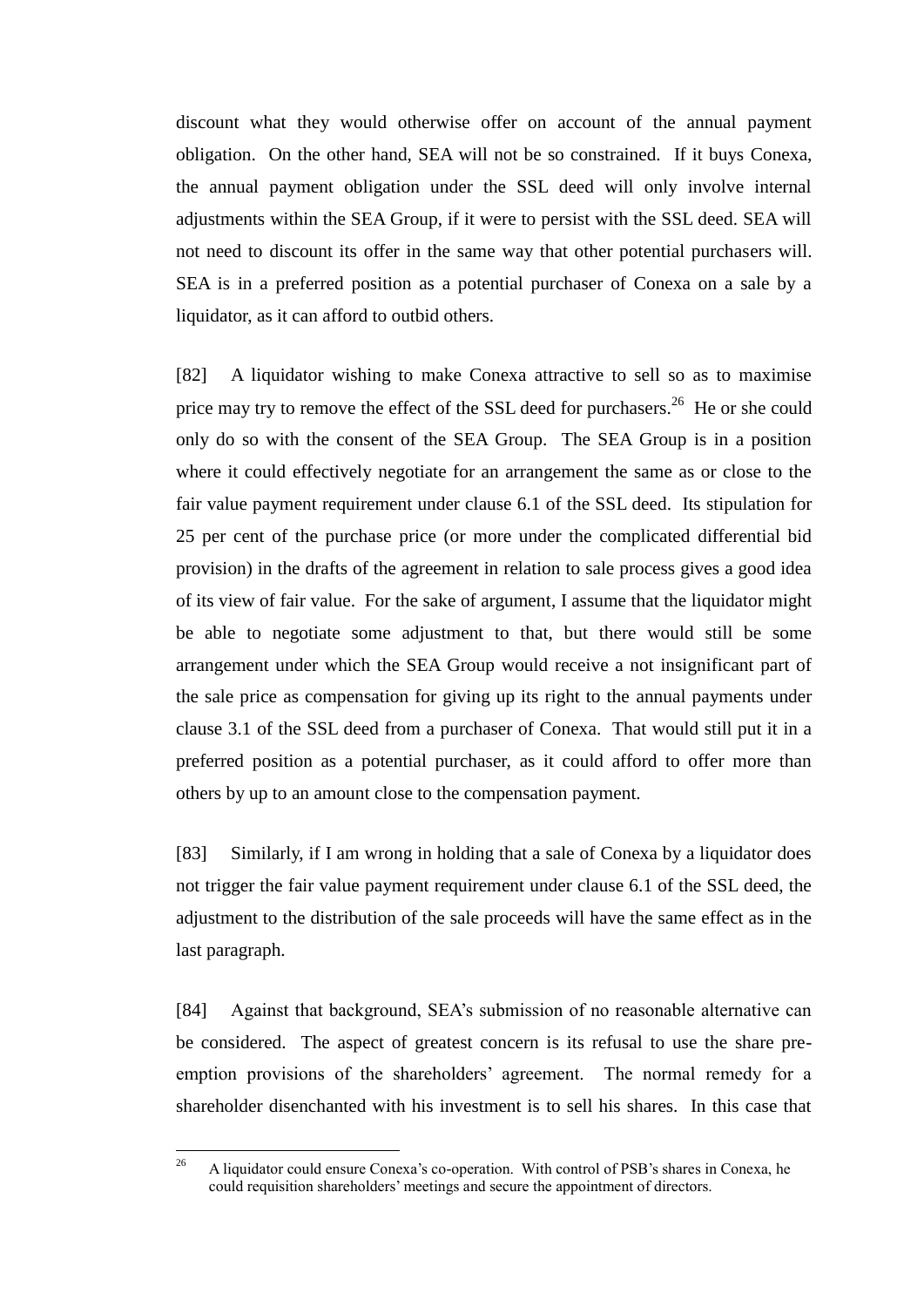right is subject to the pre-emption provisions. Their effect is to give the NEO shareholders a right of first refusal, a common arrangement in a closely-held company. But they still provide a means for SEA to depart from the company without liquidation. I do not accept that they are not a remedy for deadlock.

[85] It is useful to remember the basis for the courts' reluctance to order liquidation when alternative remedies have not been exhausted. Shareholders in dispute should be encouraged to resolve their disputes themselves without the court"s assistance. A strong vein running through the Companies Act is to limit court intervention in company affairs, except in defined cases. That is consistent with the establishment of companies as self-governing entities. Even in cases of strong deepseated disagreement between blocs of shareholders, it is better in the long run that they resolve their differences without court intervention. Constitutions and shareholders' agreements are standard mechanisms for the government of a company and for regulating relations among shareholders. A shareholder seeking relief from the court in its just and equitable jurisdiction has an onus to satisfy the court why it is equitable that it should not be held to remedies under the constitution or under shareholders' agreements.

[86] It is also useful to bear in mind the practical effect of share pre-emption provisions. They draw disputing shareholders into an arms-length negotiation. While they may follow the steps, it is very common to find the parties exchanging offers and exploring settlement outside those formal provisions. Share pre-emption provisions enable orderly negotiated disengagements by shareholders in dispute.

[87] If SEA were to start the share pre-emption steps, both parties are likely to take good accounting and legal advice. Both sides have very experienced businessmen. There is no evidence that they have unequal knowledge of the businesses of PSB and its subsidiaries. Any uncertainties as to value will be shared. Because they are 50/50 shareholding blocs, they will be able to test the reasonableness of any asking price by offering to reverse the position, that is, to sell their own shares at that price. If the NEO interests were to buy out SEA they would take Conexa subject to the obligations under the SSL deed, but that can offer other options for a negotiated resolution either at the time of purchase of the shares or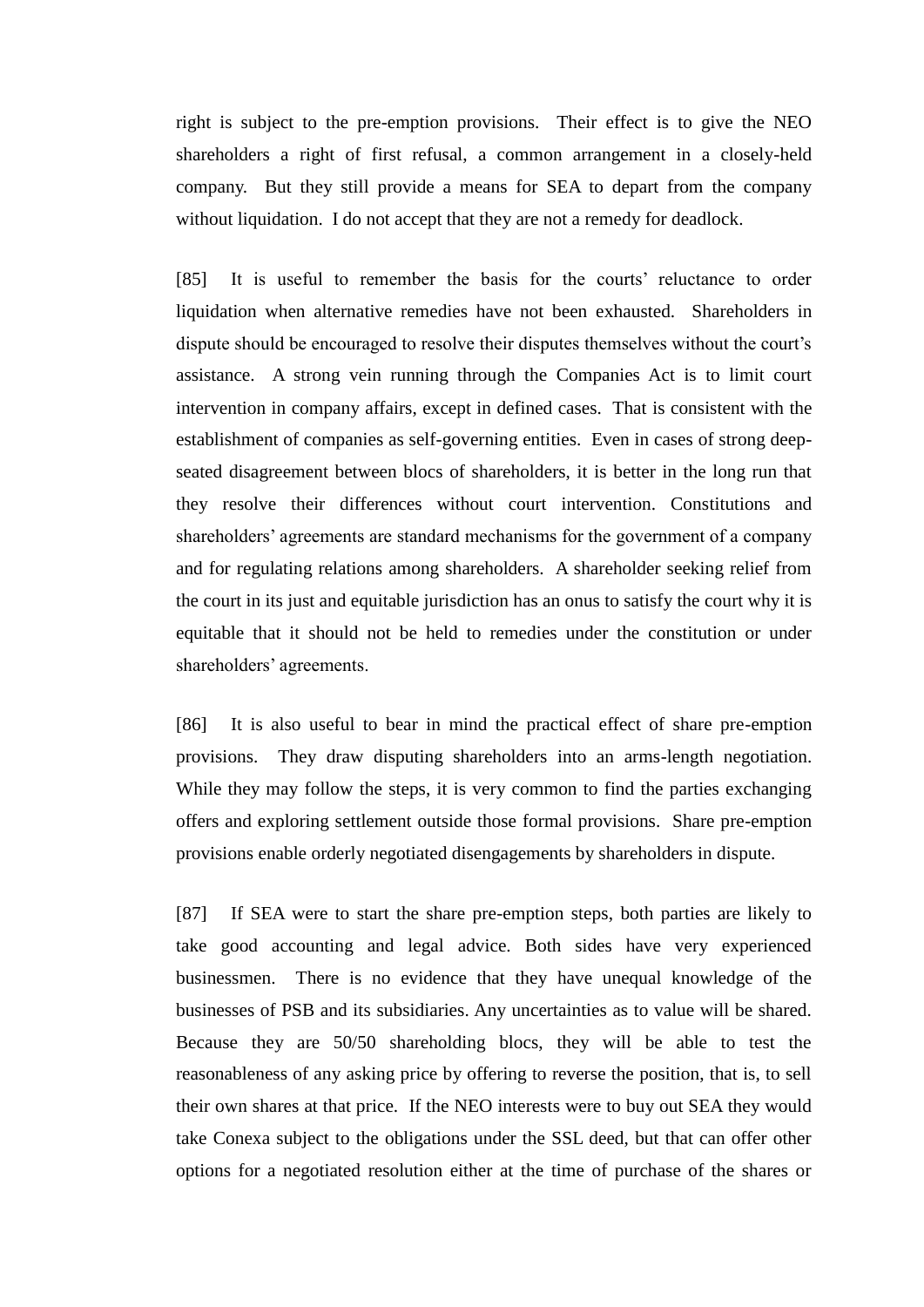later. The share pre-emption provisions of the shareholders' agreement offer the parties a real opportunity to resolve their disengagement without the assistance of the court and without the costs or effects of liquidation.

[88] There is one minor reservation on the terms of the share pre-emption clauses in the shareholders" agreement – the requirement for board approval of any sale to a third party. A refusal of approval to thwart a genuine disposal of shares on exiting the company could trigger an application under s 174 of the Companies Act. However, I am confident that the parties are able to take and heed advice, so that there is not an appreciable risk that the directors" power not to approve a sale to a third party will be misused.

[89] SEA's stated objections to using the share pre-emption clauses in the shareholders" agreement are that it would not receive a reasonable price and that the NEO shareholders have not initiated the share pre-emption steps. On the second point, there is no onus on the NEO shareholders to start the process as they are not the ones seeking to withdraw and seeking a liquidation. As to the first, that is a risk SEA assumed when it entered into the shareholders' agreement. It instigated the agreement. It had clauses 8 and 9 inserted in the agreement. At the time of agreement it appreciated the prospects of deadlock and liquidation because Mr Fletcher had raised them in the board meeting of 7 October 2010. SEA"s stated objections do not make it equitable to relieve it from the agreement it insisted on entering into.

[90] In *O'Neill v Phillips* Lord Hoffmann explained how in company law relief may be given against being held to rules under a constitution or terms of a shareholders' agreement: $27$ 

Although fairness is a notion which can be applied to all kinds of activities its content will depend upon the context in which it is being used. Conduct which is perfectly fair between competing businessmen may not be fair between members of a family. In some sports it may require, at best, observance of the rules, in others ("it's not cricket") it may be unfair in some circumstances to take advantage of them. All is said to be fair in love and war. So the context and background are very important.

<sup>27</sup> <sup>27</sup> *O'Neill v Phillips* [1999] 1 WLR 1092 (HL) 1098-1099.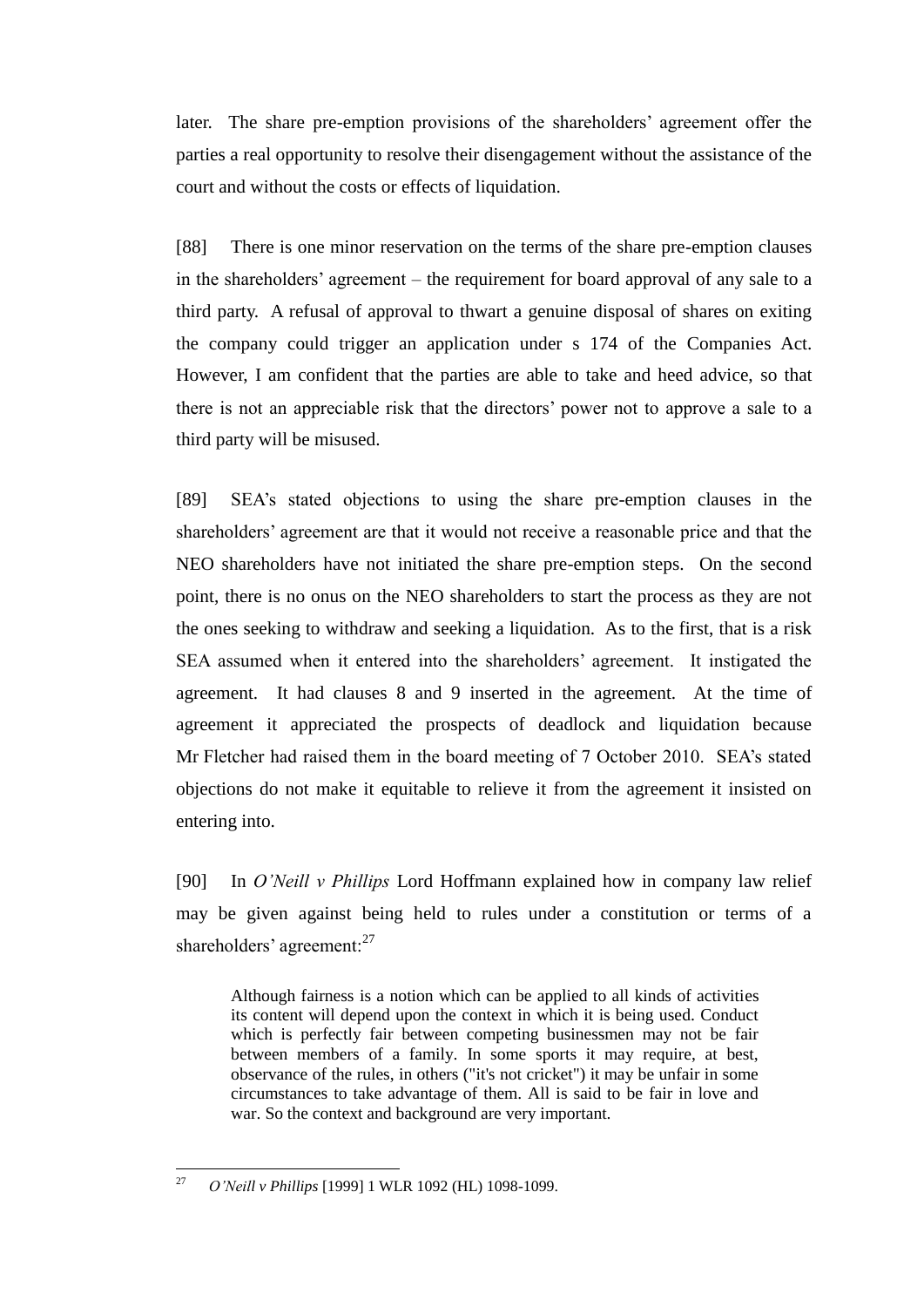In the case of section 459, the background has the following two features. First, a company is an association of persons for an economic purpose, usually entered into with legal advice and some degree of formality. The terms of the association are contained in the articles of association and sometimes in collateral agreements between the shareholders. Thus the manner in which the affairs of the company may be conducted is closely regulated by rules to which the shareholders have agreed. Secondly, company law has developed seamlessly from the law of partnership, which was treated by equity, like the Roman societas, as a contract of good faith. One of the traditional roles of equity, as a separate jurisdiction, was to restrain the exercise of strict legal rights in certain relationships in which it considered that this would be contrary to good faith. These principles have, with appropriate modification, been carried over into company law.

The first of these two features leads to the conclusion that a member of a company will not ordinarily be entitled to complain of unfairness unless there has been some breach of the terms on which he agreed that the affairs of the company should be conducted. But the second leads to the conclusion that there will be cases in which equitable considerations make it unfair for those conducting the affairs of the company to rely upon their strict legal powers. Thus unfairness may consist in a breach of the rules or in using the rules in a manner which equity would regard as contrary to good faith.

That case was under an English provision similar to s 174 of the Companies Act, but the passage is equally applicable to winding up applications on the just and equitable ground. Lord Hoffmann made this clear by his reference to Lord Wilberforce"s speech in *Ebrahimi v Westbourne Galleries Ltd*.<sup>28</sup> Under Lord Hoffmann's approach, there is nothing inequitable in holding SEA to the exit mechanism which it freely agreed to.

[91] SEA's unstated objection to using the share pre-emption provisions is that it will lose the opportunity to buy Conexa for itself or that it will also have to buy out NEO"s interest in GSB, a company in which it has no long-term interest. The evidence that it is intent on buying Conexa is:

- (a) Mr Fletcher"s evidence that SEA would be keen to buy Conexa at the lowest possible price;
- (b) Its insistence on uncommercial terms for the sale of Conexa in the drafts of the agreement in relation to sale process, so as to reduce the attractions of the company to third parties;

<sup>28</sup> <sup>28</sup> *Ebrahimi v Westbourne Galleries Ltd* [1973] AC 360 (HL) at 379.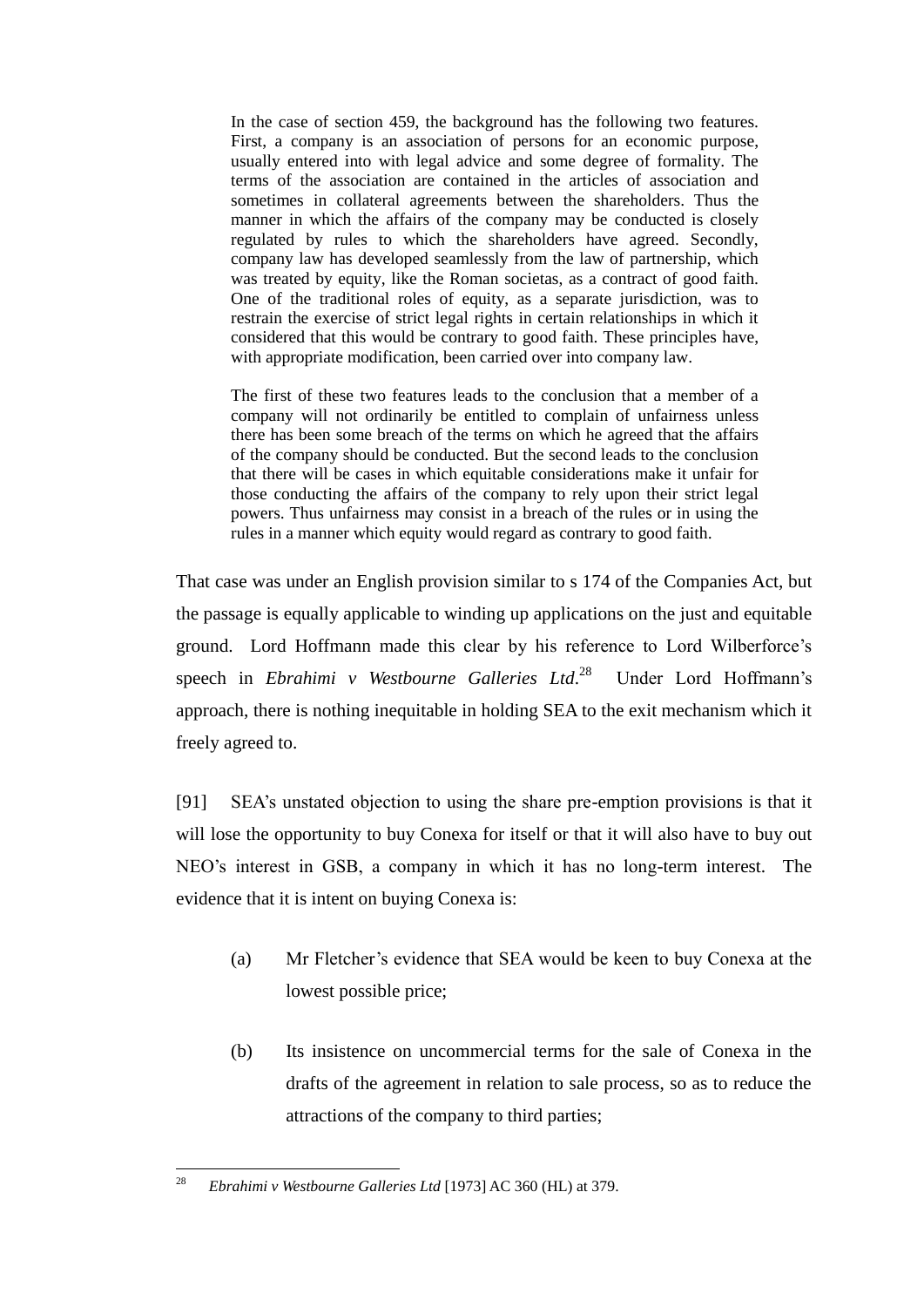- (c) Its provision in those drafts for shareholders to be entitled to bid;
- (d) Its arranging for Mr Rajab to visit Mr Lu in Hong Kong on 17 September 2011 and 10 October 2011, while this proceeding was pending;
- (e) Its evidence that a liquidation would allow existing shareholders to bid for Conexa and GSB and that it intends to bid for Conexa in the liquidation; and
- (f) Its superior bargaining position as a potential purchaser of Conexa by virtue of the red flag effect of liquidation of PSB, its ability to deter other purchasers by not co-operating on warranties and the effects of the SSL deed.

[92] If SEA had applied for liquidation of PSB on the grounds that it was just and equitable that it should be allowed to buy Conexa from a liquidator in conditions that gave it a superior bargaining position, it would be dismissed out of hand. It does not have such an entitlement in equity and it did not argue that it had. If that cannot be a good ground for seeking a liquidation order, it cannot be a good ground for bypassing reasonable alternatives to a liquidation order. I called this an unstated objection because SEA did not argue for it, but it is clear that the prospect of buying Conexa in forced sale circumstances where it will be in a far more favourable position than any other potential purchaser has largely driven SEA in applying for a liquidation order.

#### **Disposition**

[93] Having reached a state of deadlock with the NEO interests, SEA is entitled to disengage and withdraw its investment in PSB. It can do so through the share preemption provisions of the shareholders" agreement. So far it has not taken that available remedy and it has not shown that it is either impracticable or inequitable. As there is another way out of the impasse and as liquidation is a matter of last resort, SEA's application must fail.